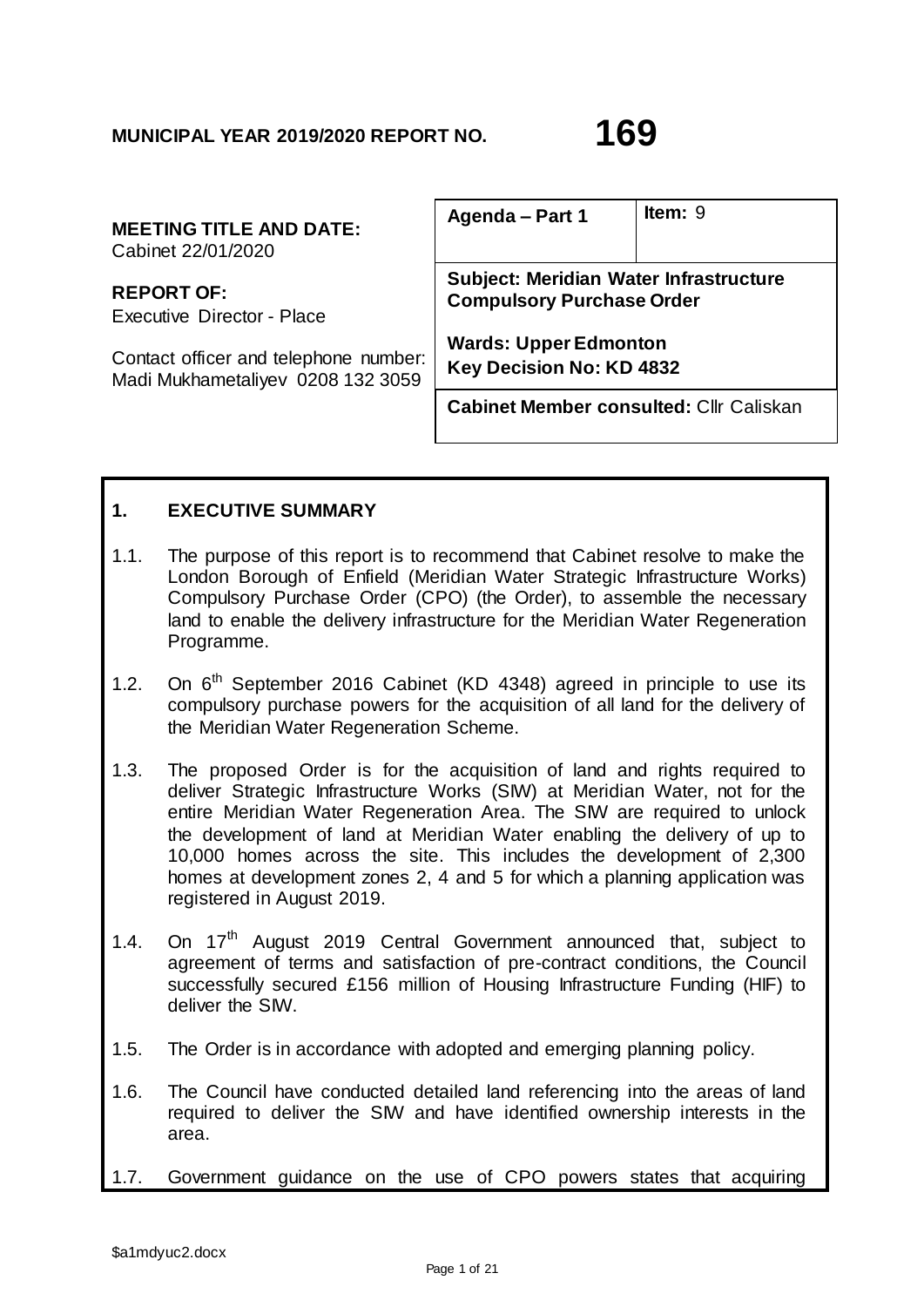authorities are expected to provide evidence that meaningful attempts at negotiation have been pursued or at least genuinely attempted, save for lands where land ownership is unknown or in question. In the first instance the Council is aiming to acquire land by private treaty, however, a CPO is necessary to ensure that land required for the SIW can be acquired. Following diligent enquires, contact has been made with affected parties and the Council has informed all the owners of land interests affected by the Order and commenced negotiations with all who have expressed willingness to negotiate.

- 1.8. A draft Statement of Reasons in support of the proposed Order has been prepared and is appended at Appendix 2 of this report. Although the Statement of Reasons is non-statutory, it is an important document and, when the Order is made, it will be served on relevant parties with the required statutory notices of making of the Order. The draft Statement of Reasons has been prepared in accordance with Government Guidance on Compulsory Purchase. The draft Statement of Reasons will be updated and finalised as necessary to reflect matters as at the time the Order is made. This is reflected in the delegation sought for the Meridian Water Programme Director (see Recommendations at 2.4).
- 1.9. This Report describes the factors which are relevant to any decision on compulsory purchase. These include the applicable planning policy framework, matters relevant to deliverability of the SIW within a reasonable timeframe, its impact on affected land owners/occupiers and whether the proposals could be achieved by other means. It includes matters for Cabinet's consideration in relation to the Council's statutory powers, the public sector equality duty and the implications for the Human Rights of third parties. It addresses the overall question of whether there is a compelling case in the public interest for compulsory acquisition.

# **2. RECOMMENDATIONS**

That the Cabinet:

- 2.1. authorises a Compulsory Purchase Order pursuant to sections 226(1)(a) and 226(3) of the Town and Country Planning Act 1990 and section 13 of the Local Government (Miscellaneous Provisions) Act 1976 for the acquisition of land, interests and new rights within the area identified and shown edged red (the Order Land) in the attached Order map at Appendix 1 (the Order Map) for the delivery of infrastructure at Meridian Water.
- 2.2. authorises, in accordance with section 122 of the Local Government Act 1972 the appropriation of land owned by the Council within the Order Land, to planning purposes pursuant to section 203 of the Housing and Planning Act 2016, so development may proceed without obstruction in respect of any claimed third-party rights.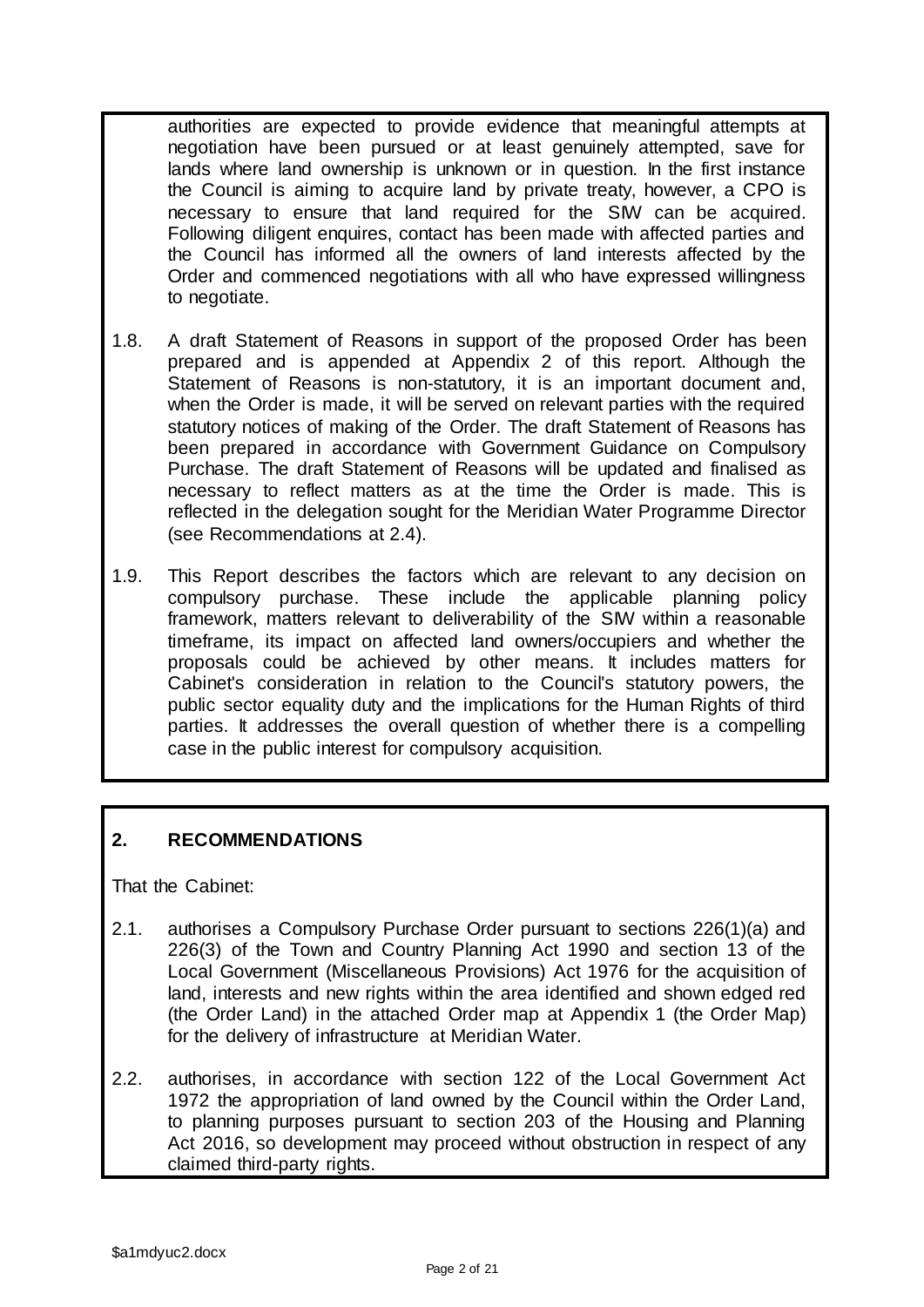- 2.3. Notes (i) funding is in place for the land assembly and CPO costs (see Section 6.1), and (ii) funding for the SIW is contingent on release of HIF funding as set out in the body of the report.
- 2.4. Delegates to the Programme Director of Meridian Water in consultation with the Acting Executive Director of Resources and Director of Law and Governance, the authority to make the CPO.
- 2.5. Delegates to the Executive Director Place, in consultation with the Director of Law and Governance, the power to effect all subsequent steps for the CPO including: confirming and implementation of the Order and to take all necessary steps to give effect to the Order in respect of the land shown on the plan at Appendix 1 including, but not limited to, the following procedural steps:
	- 2.5.1. make any amendments and additions to the draft Statement of Reasons as deemed necessary to ensure that it is up to date prior to the making of the Order;
	- 2.5.2. take all necessary steps to ensure the making, confirmation and implementation of the Order including the publication and service of any press, site and individual notices and other correspondence for such making;
	- 2.5.3. make minor amendments to the Order Map, if required, to reduce the boundary of the Order area to align with works and land requirement and (once the boundary is finalised) update the Order Map to reflect on a plot by plot basis the extent of acquisition and rights required;
	- 2.5.4. continue to negotiate with all landowners and occupiers within the Order boundary with the aim of acquiring interests by agreement, or relocation;
	- 2.5.5. negotiate with any landowners or occupiers who object to the Order to secure terms for the withdrawal of objections;
	- 2.5.6. seek confirmation of the Order by the Secretary of State (or, if permitted, by the Council pursuant to Section 14A of the Acquisition of Land Act 1981), including the preparation and presentation of the Council's case at any Public Local Inquiry as may be necessary including instruction of professionals to support the process;
	- 2.5.7. publish and serve notices of confirmation of the Order and thereafter execute and serve any General Vesting Declarations and/or Notices to Treat and Notices of Entry, and any other notices or correspondence to acquire those interests within the Order Land and to obtain and issue a warrant in the event of possession being refused or hindered;
	- 2.5.8. refer and conduct disputes relating to compulsory purchase compensation, to the Upper Tribunal (Lands Chamber) if necessary;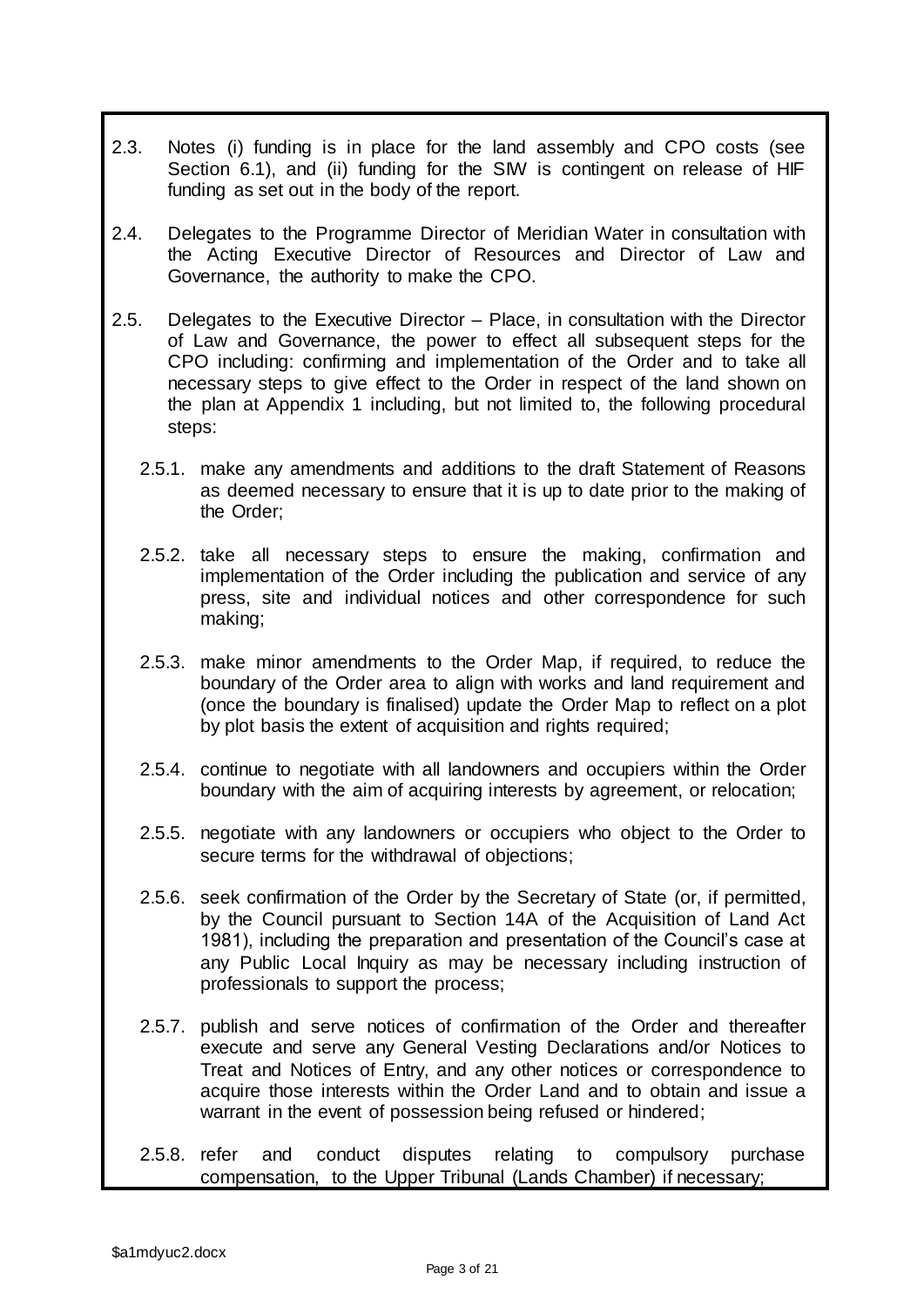- 2.6 approve the acquisition of any interests in land within the Order Land by agreement in conjunction with the proposed compulsory purchase, including any statutory payments and disturbance compensation; and
- 2.7 delegate authority to the Programme Director of Meridian Water in consultation with the Director of Finance to agree final terms and approve the acquisition of any interests within the Order Land and also to settle any rights needed to facilitate the delivery of the scheme (such as crane oversailing licences), with any legal documents to be approved by Legal Services on behalf of the Director of Law and Governance.

### **3 BACKGROUND**

#### 3.1 **Meridian Water**

- 3.1.1 The Meridian Water Regeneration Area is located in the South East of the Borough in the ward of Upper Edmonton. It is bounded by the A406 North Circular road to the north, Leeside Road to the South, Lee Valley Regional Park to the East and Kimberley Road to the West.
- 3.1.2 Meridian Water is one of London's most significant regeneration opportunity areas. It comprises approximately 85 hectares (210 acres) and is one of the largest developable areas in London. Located in the Edmonton Leeside growth area and the Mayor of London's wider Upper Lee Valley Opportunity Area, it has significant redevelopment potential.
- 3.1.3 Meridian Water was designated as a housing zone in 2016 by the Mayor of London. Its regeneration has been a longstanding objective of the Council and it is the largest priority area for residential led mixed-use development as adopted in the Council's Core Strategy. Greater detail of the Council's regeneration objectives for the area are set out in the Edmonton Leeside Area Action Plan which has been through an examination in public and is progressing towards formal adoption.
- 3.1.4 On 6<sup>th</sup> September 2016 Cabinet decided KD 4348 and passed a resolution In-Principle to use its compulsory purchase powers for the acquisition of all land for the delivery of the Meridian Water Regeneration Scheme.
- 3.1.5 On  $25<sup>th</sup>$  July 2018 Cabinet noted the conclusion of the master developer procurement and authorised the procurement of developers for the first two sites within Meridian Water (KD 4033).
- 3.1.6 The aspiration for Meridian Water is to create a new mixed-use neighbourhood which will provide up to 10,000 new homes, modern business premises suitable for a residential-led mixed use environment along with new schools, transport improvements, community facilities, health services, open spaces and other supporting infrastructure. In addition to the new homes it is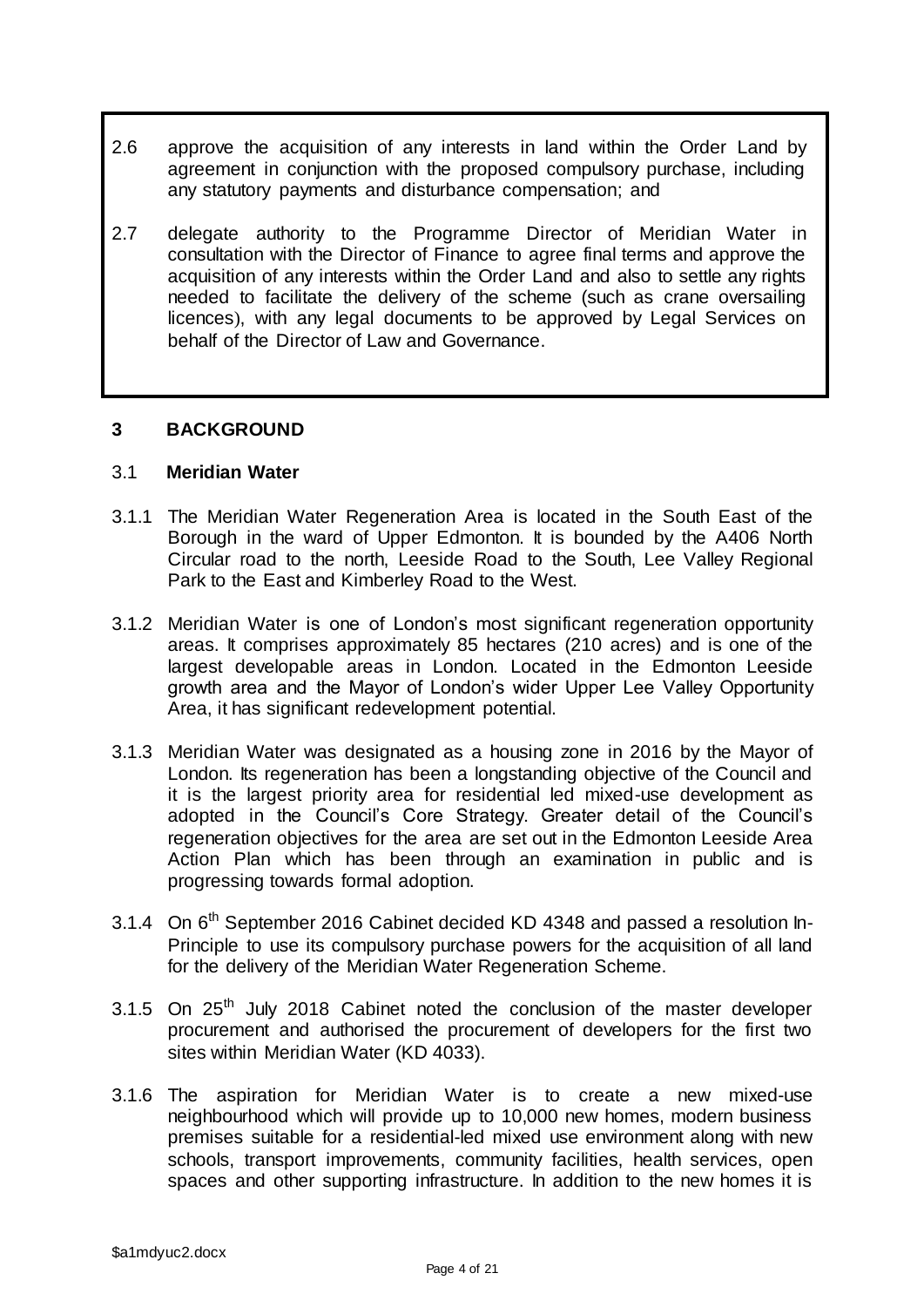estimated that the regeneration proposals will deliver thousands of full-time jobs and temporary construction jobs.

- 3.1.7 As defined in the Meridian Water Place Vision, the vision is to make Meridian Water (and the wider area) a new district in London where people want to live, work and visit. Within this overarching vision the project has set itself eight principles to guide how it plans for and delivers the project:
	- 1. Meridian Water will prioritise the benefits for local people and reduce inequality in the borough.
	- 2. Meridian Water will create a thriving new economy at the Lee Valley.
	- 3. Meridian Water will be a breath of fresh air, providing high quality parks, using clean energy and taking care of the life cycle of materials.
	- 4. Meridian Water will have a vibrant mix of uses, it will be a safe and inclusive place to live to improve health and wellbeing for all.
	- 5. Meridian Water will be a new Lea Valley destination, a memorable place bursting with character.
	- 6. Meridian Water will offer a great choice of homes, designed to suit a range of budgets and aspirations.
	- 7. Meridian Water will be almost car free, supporting healthy lifestyles and making it easy and attractive to walk and cycle.
	- 8. Meridian Water will proactively engage and empower communities and continue to grow by responding to the changing needs of local people and society.
- 3.1.8 The regeneration proposals for the whole Meridian Water Regeneration Area are hereafter referred to as the "wider Scheme" or "Meridian Water". Due to the sheer scale of the Scheme, the area has been divided into eight development zones which will come forward in phases with the total delivery period anticipated to be in the order of 20-30 years.
- 3.1.9 Planning permission has been granted for 725 units in zone 1 and this zone can be brought forward without the need for additional infrastructure improvements covered by this CPO. The Council has undertaken a procurement process for a developer partner for this site and has appointed Galliford Try.
- 3.1.10 Strategic infrastructure is required to unlock Phase 2 development and the longer-term development potential of the later phases, with an objective established in The Core Strategy and Edmonton Leeside Area Action Plan (ELAAP) of 5,000 homes.
- 3.1.11 To address any physical or legal impediments to implementation of the scheme, the Council has taken every step to obtaining planning permission for the SIW and also outline planning consent for Phase 2. These applications were submitted in July 2019, validated by the local planning authority in August 2019 and are anticipated for determination in the first quarter of 2020.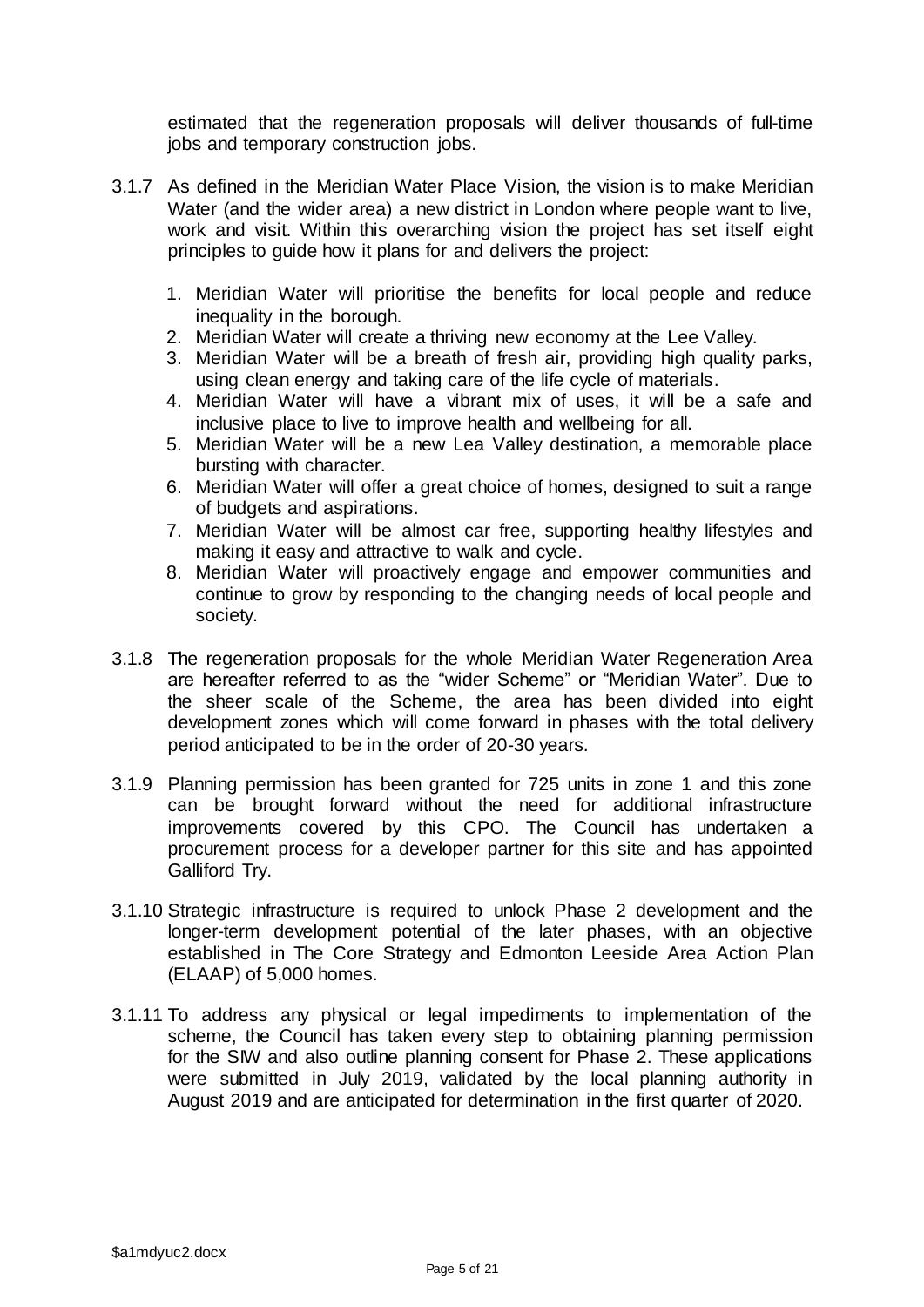### 3.2 **Housing Infrastructure Fund**

- 3.2.1 On 3rd December 2018, The Greater London Authority (GLA) submitted a bid on behalf of the Council to the Ministry of Housing, Communities and Local Government seeking to secure £156 million from the Housing Infrastructure Fund (HIF).
- 3.2.2 On 17<sup>th</sup> August 2019 Central Government announced that the Council has been successful in its bid for £156 million of HIF funding to deliver rail works, road infrastructure, land remediation, flood alleviation and utilities to unlock up to 10,000 homes.
- 3.2.3 Receipt of grant will be subject to agreement of detailed terms and the satisfaction by the Council and the GLA of pre-contract conditions. A report will be brought to an appropriate future Cabinet meeting to accept the HIF funds from Central Government and authorise entering into the funding agreement.
- 3.2.4 See Part 2

### 3.3 **Infrastructure**

- 3.3.1 The Meridian Water team has been working with ARUP and KCA to develop the design for the Strategic Infrastructure Works (SIW) to unlock the delivery of homes at Meridian Water.
- 3.3.2 The SIW include remediation, flood alleviation, roads, bridges and rail improvements. Details of the SIW are outlined in the Statement of Reasons (see Appendix 2).

#### 3.4 **Land Acquisition**

- 3.4.1 The Council has to date acquired circa 35.5 hectares of land in Meridian Water which comprises 73% of the developable area within Meridian Water.
- 3.4.2 Meridian Water is comprised of a patchwork of land ownership. The Council is acquiring land to enable the delivery of key infrastructure, and to create contiguous parcels that can either be developed directly by the Council or disposed of to developers.
- 3.4.3 In the first instance, the Council is aiming to acquire land by private agreement, however, a CPO is necessary to ensure that all the land required for the SIW can be acquired in the event that acquisition by private treaty cannot be agreed. The Order is also needed as a measure to cover unknown interests or unregistered land.
- 3.4.4 The Meridian Water team has achieved a number of acquisitions by agreement and is progressing negotiations with parties to acquire the remaining interests required for the SIW.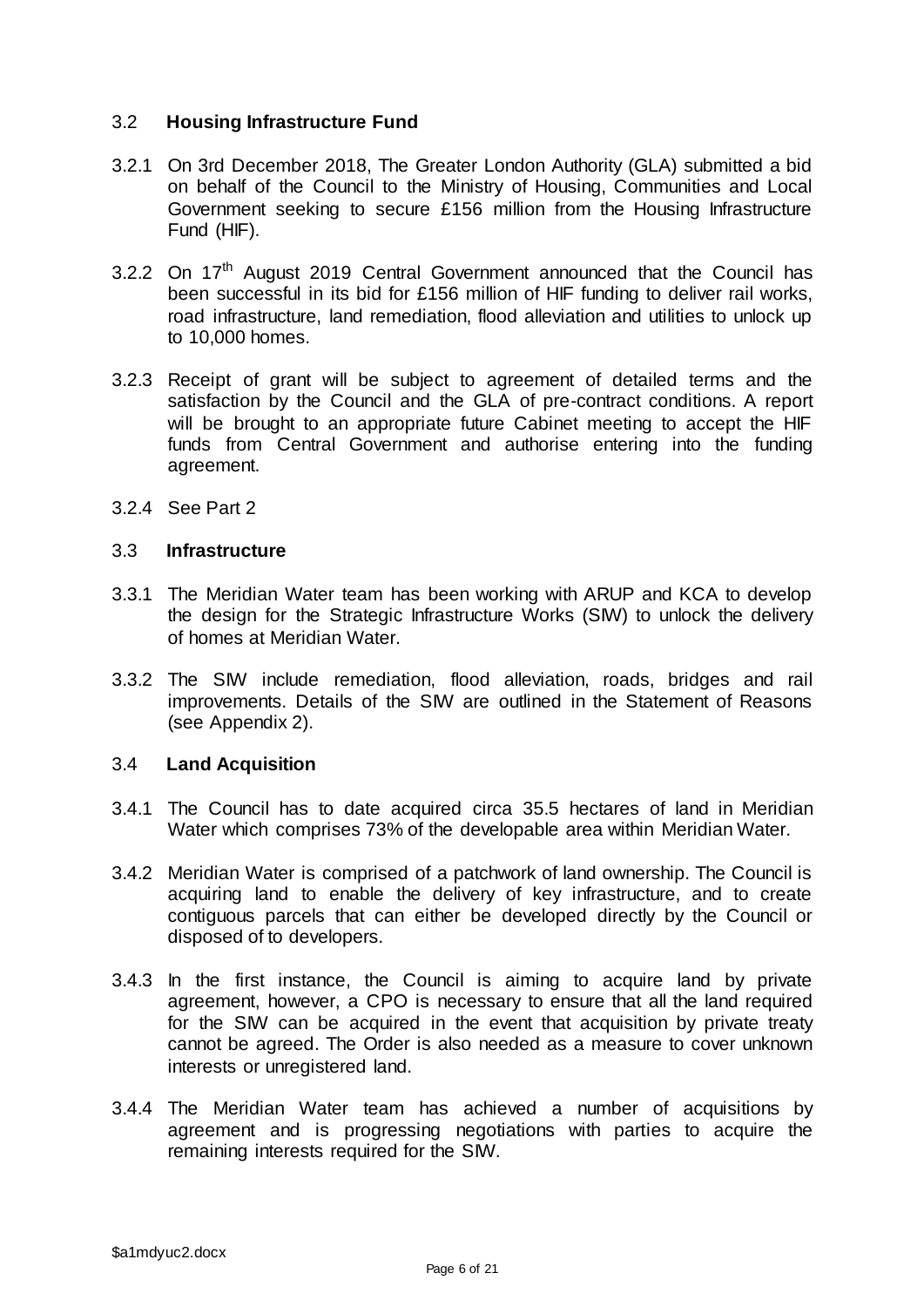### 3.5 **Efforts to Acquire by Agreement**

- 3.5.1 The Government's "Guidance on Compulsory purchase process and The Crichel Down Rules" (Ministry for Housing Communities and Local Government CPO Guidance July 2019) (the "CPO Guidance") at paragraph 17 states that acquiring authorities are expected to provide evidence that meaningful attempts at negotiation have been pursued or at least genuinely attempted, save for lands where land ownership is unknown or in question.
- 3.5.2 The Council embarked upon a land acquisition strategy for the wider Meridian Water scheme in 2014. JLL, the Council's commercial property agent was instructed to approach landowners to acquire land by agreement on commercial terms where it was practicable to do so. This has resulted in a number of significant strategic land acquisitions in the period between 2015 to present day.
- 3.5.3 At an early stage of the acquisition process it became apparent that a CPO strategy would be required in order to ensure that all of the land required for the Scheme could be acquired as it would be impracticable to acquire all land by agreement. In 2016 Matthew Bodley Consulting, a special compulsory purchase practice, was instructed to advise on the land assembly strategy and ensure co-ordination between ongoing private treaty negotiations and the formal CPO process.
- 3.5.4 Owners of interests within the Order Land were identified from title searches. Matthew Bodley wrote to all identified owners in September 2016 providing brief details of the Scheme and the Council's desire to acquire properties, preferably by agreement. The letter referred to the possible use of CPO powers in the event that private treaty agreements could not be achieved and invited landowners to enter into negotiations for the acquisition of their properties.
- 3.5.5 The intensity in which negotiations have been pursued was scaled back for a period in 2017 following the termination of the agreement with Barratt, although any active negotiations were continued. At the end of 2017 there was a change of approach to focus on the land interests required for the SIW.
- 3.5.6 All known owners of an interest in the land required for the SIW have been contacted in writing with a view to progressing negotiations to acquire interests by agreement. All parties have been provided with information about the Scheme and the SIW, the likely timescales for acquisition and the intention to use CPO powers. All parties have been informed that private treaty negotiations will be based on the compensation which would be payable if their interests were compulsorily acquired. The Council has offered to pay the reasonable fees for the appointment of CPO advisors.
- 3.5.7 Negotiations are progressing with all known parties who have expressed a willingness to negotiate through a combination of letter and email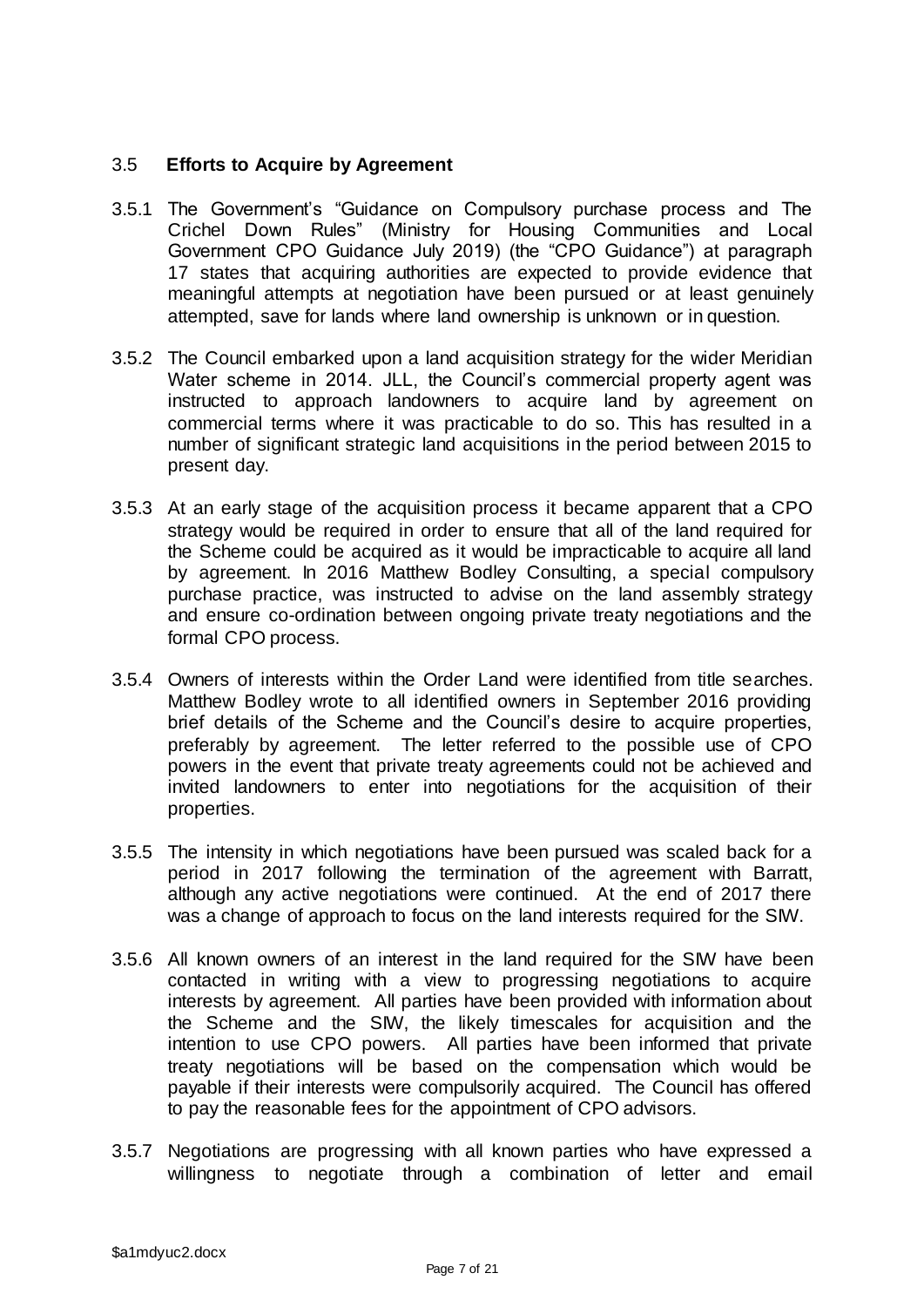correspondence, meetings and phone calls. Negotiations will continue in parallel with the CPO process with the intention of acquiring as many interests as reasonably practicable by negotiation. CPO powers will only be implemented as a last resort where negotiated agreements cannot be achieved.

### 3.6 **Statutory Undertakers**

3.6.1 The Council has identified and engaged with statutory undertakers whose operation might be affected by SIW, such as relating to gas infrastructure, electric networks and substations, flood alleviation, canal, and heating. Furthermore, ARUP is in ongoing engagement with statutory consultees as part of the planning application process.

### 3.7 **Governance**

- 3.7.1 The Meridian Water Team has assembled an expert team to advise on land acquisition and CPO for Meridian Water. This land acquisition team meets fortnightly to monitor progress and risk. The land acquisition team is comprised of:
	- The Council's Meridian Water Project Team;
	- The Council's Internal Legal team;
	- Trowers & Hamlins LLP Legal;
	- Matthew Bodley Consulting Specialist Compulsory Purchase Surveyor;
	- TerraQuest Land Referencing;
	- Karakusevic Carson Architects Architecture;
	- ARUP Planning and Engineering; and
	- Stace Project Management.
- 3.7.2 The land acquisition team provides updates and raises risks that feed into the Meridian Water Programme Board which feeds into the Executive Board.
- 3.7.3 The Meridian Water Team holds fortnightly meetings with Strategic Property Services to discuss all property related progress, issues and risks. This includes amongst other things, progress on land acquisition and CPO.

#### 3.8 **CPO area**

- 3.8.1 The land subject to the Order (the Order Land) is shown in Appendix 1. The Order Land represents an area that will be required to deliver the SIW. The Council will not be seeking to acquire all the Order Land, some of it will only be required for access and other rights (shaded in blue on the plan), e.g. crane oversailing.
- 3.8.2 An ongoing process of detailed review is being undertaken to determine on a plot by plot basis, referring to design, construction and maintenance requirements, the extent of the Order Land to be acquired outright and plots where permanent rights are needed, e.g. access or crane oversailing.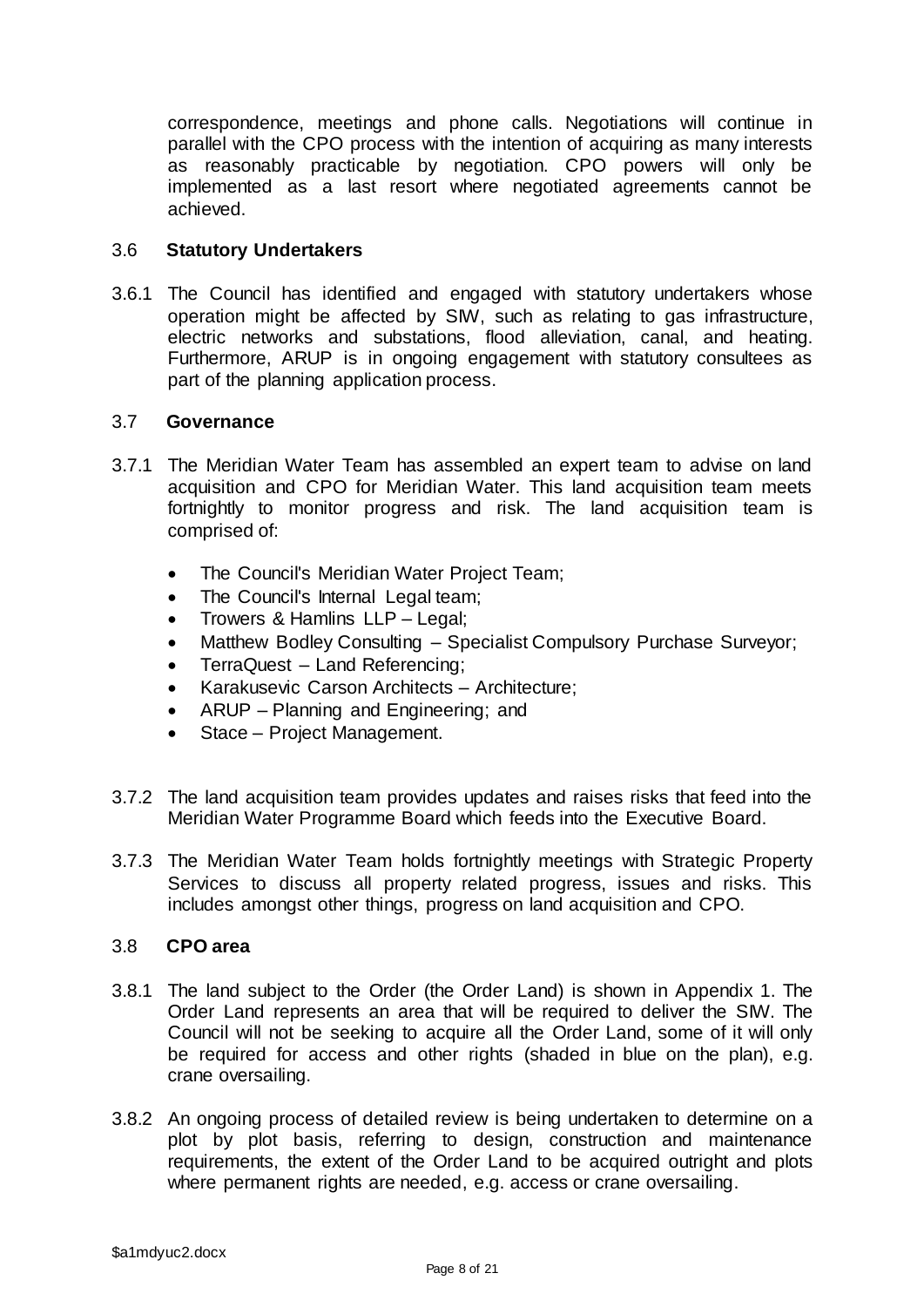- 3.8.3 Land for the rail portion of the SIW is not included in the Order Land as these works will be undertaken on rail corridor owned by Network Rail, who will be undertaking these works in partnership with the Council.
- 3.8.4 The Order Land defined in the Order Map currently shows the total land area that may be required for the Order. After the Cabinet resolution for a CPO, the redline may be reduced, but not increased.

### 3.9 **Appropriation**

3.9.1 Construction of the SIW will potentially interfere with various rights benefitting owners adjoining or in close proximity to the Order Land. Section 203 of the Housing and Planning Act 2016 provides the powers that will enable the Council to override any claim for an injunction in respect of rights and covenants adversely interfered with as a result of the construction of the SIW and the wider Scheme. On this basis the Council intends to appropriate all those parts of the Order Land which are currently owned by the Council for planning purposes in order to allow the SIW and the Scheme to come forward, without the risk of an injunction from third party landowners. In effect, these are converted into a right of compensation. The acquisition of land pursuant to the CPO will be for planning purposes, thereby similarly overriding any infringed rights.

#### 3.10 **Statutory Powers**

3.10.1 The Statutory Powers for the CPO are outlined in the draft Statement of Reasons

#### 3.11 **Justification**

3.11.1 The justification for the CPO is outlined in the draft Statement of Reasons

#### 3.12 **Planning status**

- 3.12.1 Paragraph 39 of the National Planning Policy Framework states: 'Early engagement has significant potential to improve the efficiency and effectiveness of the planning application system for all parties. Good quality pre-application discussion enables better coordination between public and private resources and improved outcomes for the community'.
- 3.12.2 In preparing the SIW planning application significant pre-application engagement was undertaken with the local business and residents, the Local Planning Authority, statutory and non-statutory consultees. Community consultation exercises were held in April and May 2019 including two engagement days, one on 23 April and one on 18 May. A Statement of Community Involvement was also submitted with the planning application and provides further details of the community consultation and engagement undertaken to date.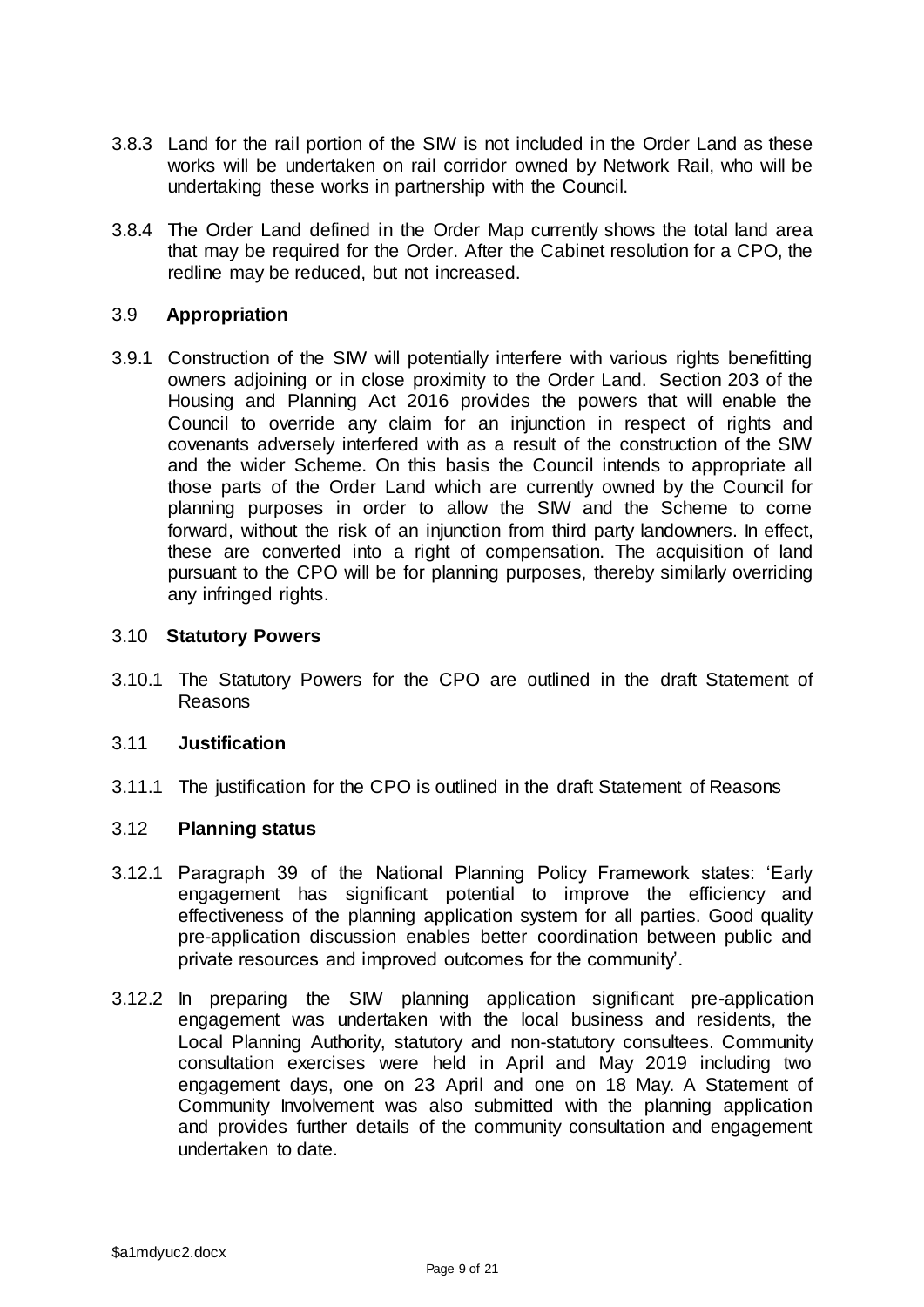- 3.12.3 During the pre-application period, the project team engaged extensively with the Local Planning Authority (LPA) and other consultees to inform the design of the scheme in conjunction with the parallel Meridian Water Phase 2 Outline Planning Application.
- 3.12.4 The SIW application was registered as valid on 14 August 2019. Subsequently a series of post-application submission meetings have been held with the LPA to review statutory and non-statutory comments. A Planning Committee date for the application to be considered is expected in March 2020.
- 3.12.5 The planning status is further outlined in the draft Statement of Reasons.

### 3.13 **Timetable**

- 3.13.1 The Council has appointed a programmer from Stace for Meridian Water. Stace has prepared a programme of the activities required to deliver the SIW that meets with the HIF funding requirements, which include spending of HIF funding and delivery of SIW by March 2024. This programme includes CPO activities based on input provided by Trowers & Hamlins and Matthew Bodley Consulting. This programme can only be indicative as the timing of certain key activities such as the date of the CPO inquiry and the issuing of the decision on whether or not to confirm the Order are not within the Council's control.
- 3.13.2 The current intention is to make the Order in February 2020. Subject to confirmation, this would allow the Council to secure vacant possession of the land through implementation of the Order in Summer of 2021, which would meet the timescales required by the HIF delivery programme.
- 3.13.3 The currently anticipated programme of key milestones in the CPO process are summarised below.

| <b>Activity</b>                                                   | <b>Date</b>   |
|-------------------------------------------------------------------|---------------|
| <b>PLANNING</b>                                                   |               |
| Inspectors report into ELAAP                                      | Sep-19        |
| <b>ELAAP Adopted</b>                                              | Feb-20        |
| Planning Committee - Resolution to Grant permission               | Mar-20        |
| Planning Permission in place                                      | Apr-20        |
| <b>COMPULSORY PURCHASE</b>                                        |               |
| <b>CPO Resolution</b>                                             | Jan-20        |
| Make CPO - sign and seal                                          | Feb-20        |
| Submission to Secretary of State and service of statutory notices |               |
| and advertisements                                                |               |
| Period for objections to Secretary of State                       | Mar-20        |
| If no objections, Council to confirm CPO                          | <b>Jun-20</b> |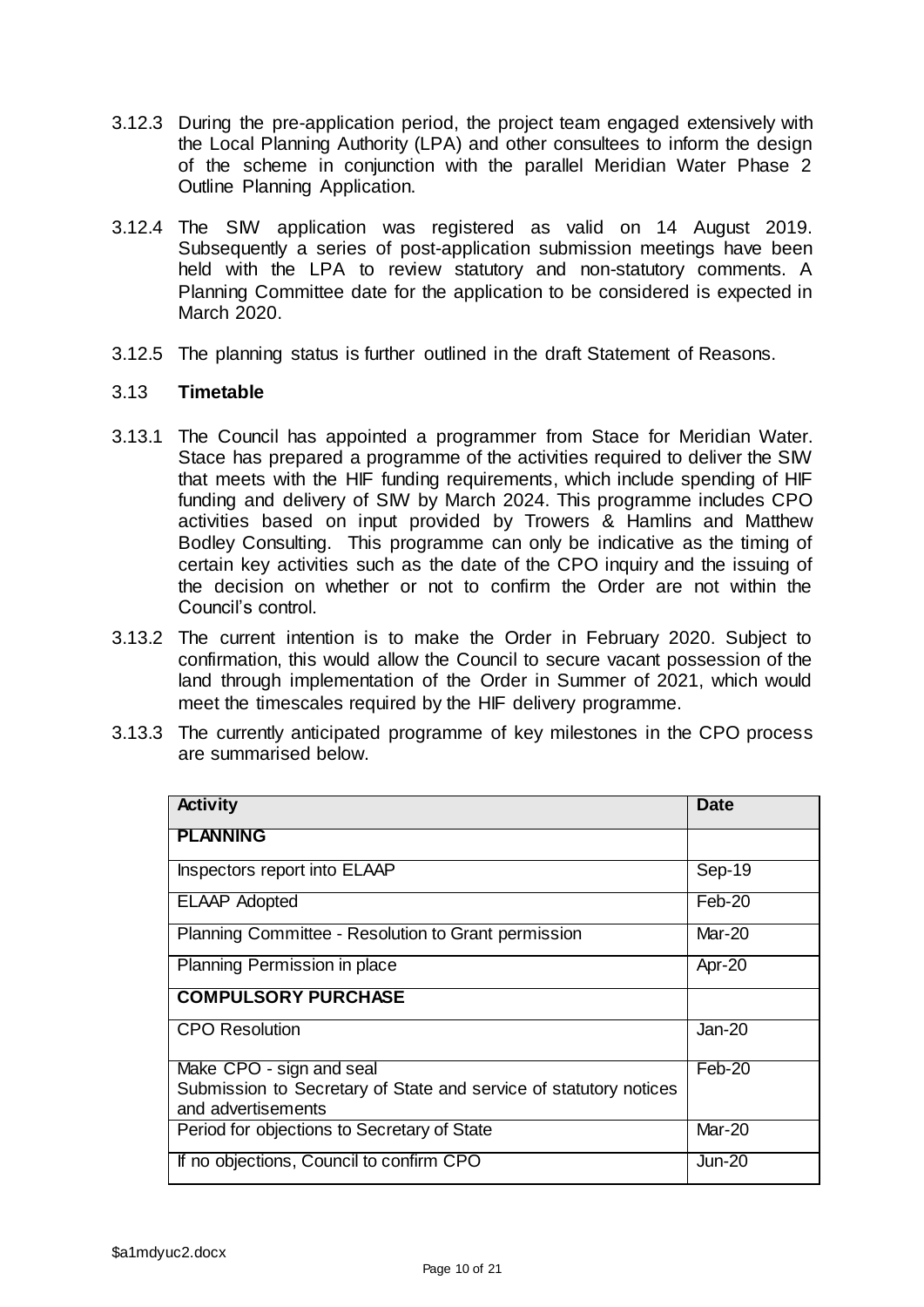| If objections, pre-inquiry preparations and evidence              | $Mar - Aug-20$ |
|-------------------------------------------------------------------|----------------|
| <b>CPO</b> Inquiry                                                | Aug-20         |
| Decision                                                          | Feb-21         |
| Services of notice of confirmation                                | Mar-21         |
| Service of statutory notices relating to implementation of powers | Apr-21         |
| <b>Possession Date</b>                                            | <b>Jul-21</b>  |

# 4 **ALTERNATIVE OPTIONS CONSIDERED**

# 4.1 **Do not pursue a CPO**.

4.1.1 This is not considered a viable option as the Council must ensure that it can acquire all land needed to deliver the SIW and can satisfy HIF funding precontract conditions. Cabinet could choose not to pursue this Order at this time, but this would significantly risk securing HIF funding as well as the deliverability of the SIW and the wider Scheme. In a best case scenario, it would delay the delivery until private treaty agreements could be agreed, however private treaty agreements may not be feasible which at worst would render the SIW undeliverable and consequently could jeopardise the wider Scheme.

### 4.2 **Await until there is certainty over funding and planning before Making the CPO**

4.2.1 The timetable above demonstrates that the Making of the CPO will run in parallel with confirmation of planning. It is also noted at Section 3.16 that a Cabinet Report will be brought forward early in 2020 to seek authorisation to accept HIF subject to agreed Heads of Terms and a draft Funding Agreement. The reason for Making the CPO in February 2020 is that the HIF grant needs to be drawdown and spent by March 2024. In order to achieve the build programme, it is essential that vacant possession of all the land is achieved by July 2021. Furthermore, Homes England have indicated that they want assurance that the Council will have the means to be in control of all the land required for HIF works. Passing this resolution and committing to Making this CPO in February 2020 provides such assurance thereby facilitating the progression of the Funding Agreement.

#### 4.3 **Undertake a CPO for the whole area**.

- 4.3.1 A key consideration for the land assembly strategy is the number of CPOs to be promoted. More specifically should there be a single CPO for the wider Scheme or multiple CPOs.
- 4.3.2 This issue is relevant due to the scale and likely delivery timeframe of the Scheme. The Scheme is very large, complex and covers an area of approximately 85 hectares. Current estimates for the duration of the development period for the Scheme are in the range of 20-30 years.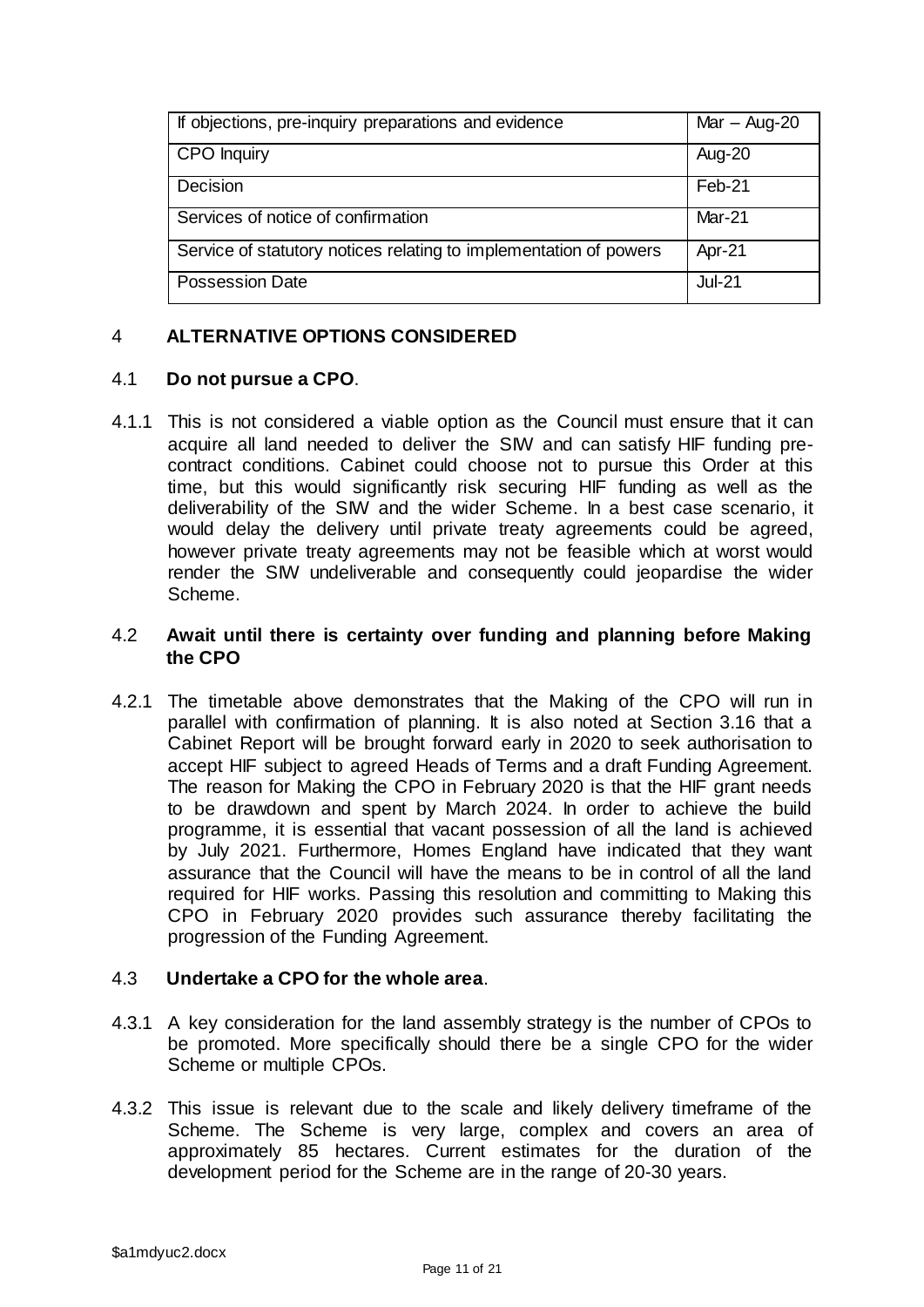- 4.3.3 A CPO only has a lifetime of three years following confirmation within which it must be implemented, or it will expire. Therefore, there is a significant disparity between the lifetime of the CPO and the intended delivery period of the Scheme. If the Council were to proceed under a single CPO, it would have to implement the CPO and acquire all the land for the Scheme within three years even though large parts of the Scheme land will not be needed for several years.
- 4.3.4 Undertaking a CPO for the whole Scheme area would be a significant change to the baseline position in the financial model and would increase the Council's peak debt position. A single CPO approach would also be challenging in terms of being able to justify the compulsory acquisition of land several years in advance of when it is required for development.
- 4.3.5 Apart from issues with cashflow, debt and viability, it is very unlikely that the Council would be able to justify acquiring parts of the Scheme land which are not required for several years and for which the proposed uses are currently uncertain. The CPO would be likely to fail on grounds of prematurity and lack of certainty. If a single CPO was undertaken across the whole Scheme land, there would be significant risk of failure, not only for the plots which are not required for several years, but of the whole CPO. The basis of the CPO is confirmed by the planning case and policy status embedded in the adopted Core Strategy and soon to be adopted ELAAP. At this time there is no confirmed planning basis east of the River Lee Navigation to compulsorily acquire the land for residential use. However, the ELAAP does support infrastructure east of the Lee Navigation, which is what is being promoted under this Order.
- 4.3.6 The Council has received formal advice from Matthew Bodley Consulting recommending undertaking a number of CPOs to enable land acquisitions to come forward on a phased basis in line with the development programme.
- 4.3.7 Therefore, it is recommended to undertake this CPO with the scope to deliver the SIW in a deliverable timescale. The Council may bring further CPOs in the future in order to acquire land to deliver other aspects of Meridian Water.

# 5 **REASONS FOR RECOMMENDATIONS**

- 5.1 Acquisition of the Order Land, shown in Appendix 1 will enable the Council to exercise control over the land required to implement development of the SIW of the Meridian Water regeneration area.
- 5.2 Any delays to delivering the infrastructure could put at risk the £156 million HIF funding that has been conditionally awarded by central government and thereby the delivery of the SIW.
- 5.3 The proactive approach that the Council has taken with regard to preparing to deliver the SIW to be funded by HIF has been welcomed by central government. The Order will deliver a package of measures that the Council is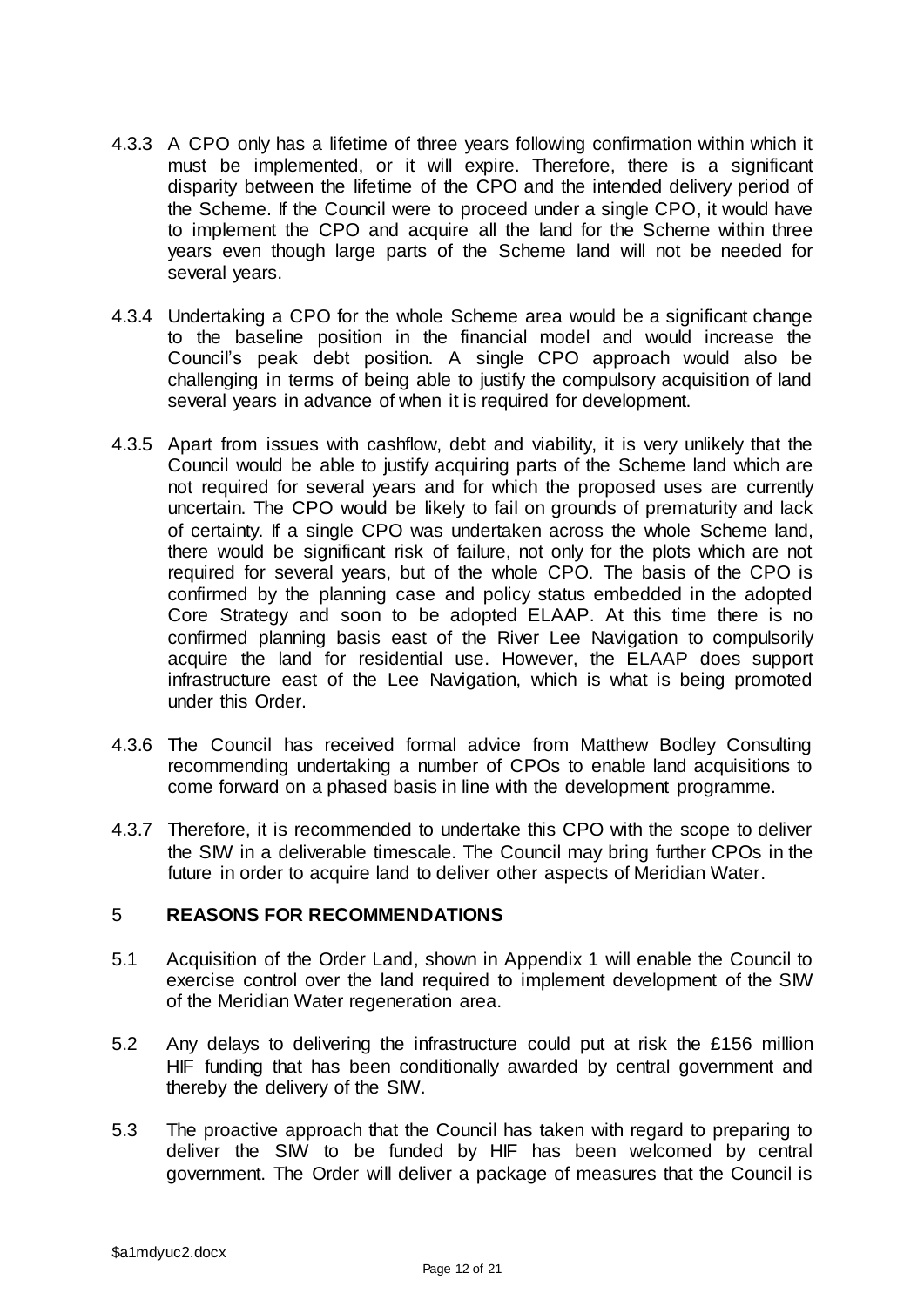pursuing in order to enable the delivery of the SIW in line with the HIF timescales. The Council is proactively securing planning permission for the works and is also in the process of procuring a contractor to deliver the works, which is proceeding from shortlisting to competitive dialogue stage.

5.4 Failing to acquire land in order to deliver the SIW will delay and potentially put at risk the Meridian Water regeneration and the related economic, social and environmental benefits for the Borough and the local area.

# 6 **COMMENTS FROM OTHER DEPARTMENTS**

#### 6.1 **Financial Implications**

6.1.1 See Part 2. In October 2019, Cabinet has noted an indicative 10 years budget to be approved as part of the capital programme, which includes expenditure budget specifically for HIF. The budget was also authorised until April 2022, which covers the costs related to land acquisition and the CPO. Delivery of the SIW is contingent on obtaining HIF funding.

### 6.2 **Legal Implications**

#### *MD and EP: 4 December 2019*

- 6.2.1 The Council has sought advice on CPO matters from its internal Legal Services team, Trowers & Hamlins LLP and Guy Roots QC.
- 6.2.2 The Council proposes to use its compulsory purchase powers to help implement the strategic infrastructure which will form part of the Meridian Water Regeneration scheme. Under s226(1)(a) of the Town and Country Planning Act 1990 (as amended) (the **Act**) a local authority has a general power to make a compulsory acquisition of any land in their area to facilitate the carrying out of development, redevelopment or improvement in relation to the land. In order to exercise the s226 powers, the local authority must demonstrate that the proposed development/improvement is likely to contribute towards the promotion or improvement of the economic, social or environmental wellbeing of their area. Section 226(3) of the Act confirms the Council's CPO powers extend to lands adjoining land which is required for the purpose of executing works for facilitating the development or use of the primary land. Furthermore, the Council has the power under section 120 of the Local Government Act 1972 to buy land by agreement for the purposes of any of its functions or for the benefit, improvement or development of its area.
- 6.2.3 The making of a CPO should be a last resort and should be preceded by meaningful attempts to buy the land by agreement, save for lands where land ownership is unknown or in question.
- 6.2.4 The making of a CPO is an executive function by virtue of section 9D of the Local Government Act 2000 and the Local Authorities (Functions and Responsibilities) (England) Regulations 2000. Pursuant to section 9E(2) of the Local Government Act 2000, the Cabinet may arrange for the discharge of an executive function by an officer of the authority.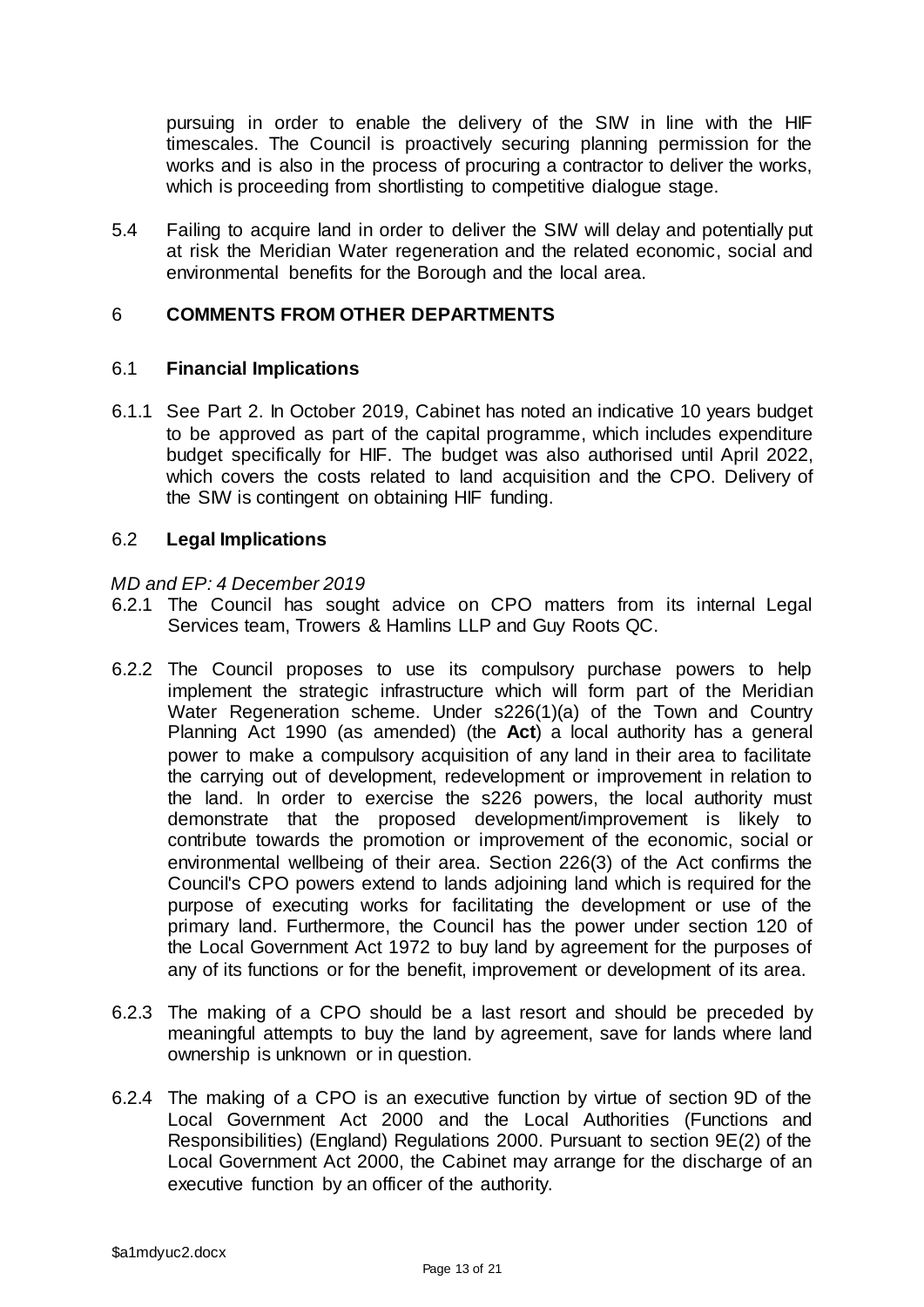- 6.2.5 The Acquisition of Land Act 1981 (the **1981 Act**) governs the procedures which apply to such an acquisition, the Compulsory Purchase Act 1965 (the 1965 Act) governs post-confirmation procedures and the Land Compensation Act 1961 governs the amount and assessment of compensation. A CPO is required to be made in a prescribed form and must describe by reference to a map the land to which it applies. If the Council makes a CPO, it must submit the CPO to the Secretary of State for confirmation. Prior to submission to the Secretary of State, the Council must publish notice of the making of the CPO specifying that the Order has been made, describing the land and the purpose for which it is required, naming a place where the Order and Map may be inspected and specifying a time which (and the manner in which) objections may be made. The Council must also serve a notice in prescribed form on affected owners, lessees, tenants or occupiers (if any exist) of the land allowing them the opportunity to object. The procedure for confirmation is specified in the 1981 Act and may require the conduct of a public inquiry if there are objections. In the event that the CPO is confirmed the Council can then take steps to acquire land either by serving a notice to treat and notice of entry in accordance with the 1981 Act or by serving a general vesting declaration under the Compulsory Purchase (Vesting Declarations) Act 1965. Consideration would need to be given to the most appropriate route and the procedure set out by legislation must be followed.
- 6.2.6 The Council will be required to demonstrate that there is a compelling case in the public interest for acquiring the land compulsorily. This will be set out in the Statement of Reasons.
- 6.2.7 As an acquisition under the Act will extinguish third party rights, the Council will need to take care that it does not contravene the rights of individuals under the European Convention on Human Rights (the ECHR). Section 6 of the Human Rights Act 1998 makes it unlawful for the Council to act in any way which is incompatible with a right under the ECHR. Pursuant to Article 1 of the First Protocol to the ECHR, every person is entitled to the peaceful enjoyment of his or her possessions and no one shall be deprived of those possessions except in the public interest and subject to the conditions provided for by law and by the general principles of international law. In order to avoid contravening individual human rights by making a CPO, it must be demonstrated that the CPO is in the public interest and that it is necessary and proportionate to make the CPO. Provided the requirements of section 226 (1) and (1A) of the Act have been fulfilled (i.e. the development, redevelopment or improvement will contribute to the promotion or improvement of the economic, social or environmental well-being of the local authority's area), this will provide a very substantial basis upon which to make the case that the scheme is policy based and is consistent with statutory objectives.
- 6.2.8 The Council holds statutory powers of appropriation under Section 122 of the Local Government Act 1972. Furthermore, Section 203 of the Housing and Planning Act 2016 enables a local authority to override third party rights, where the relevant 'building or maintenance work' is being carried out with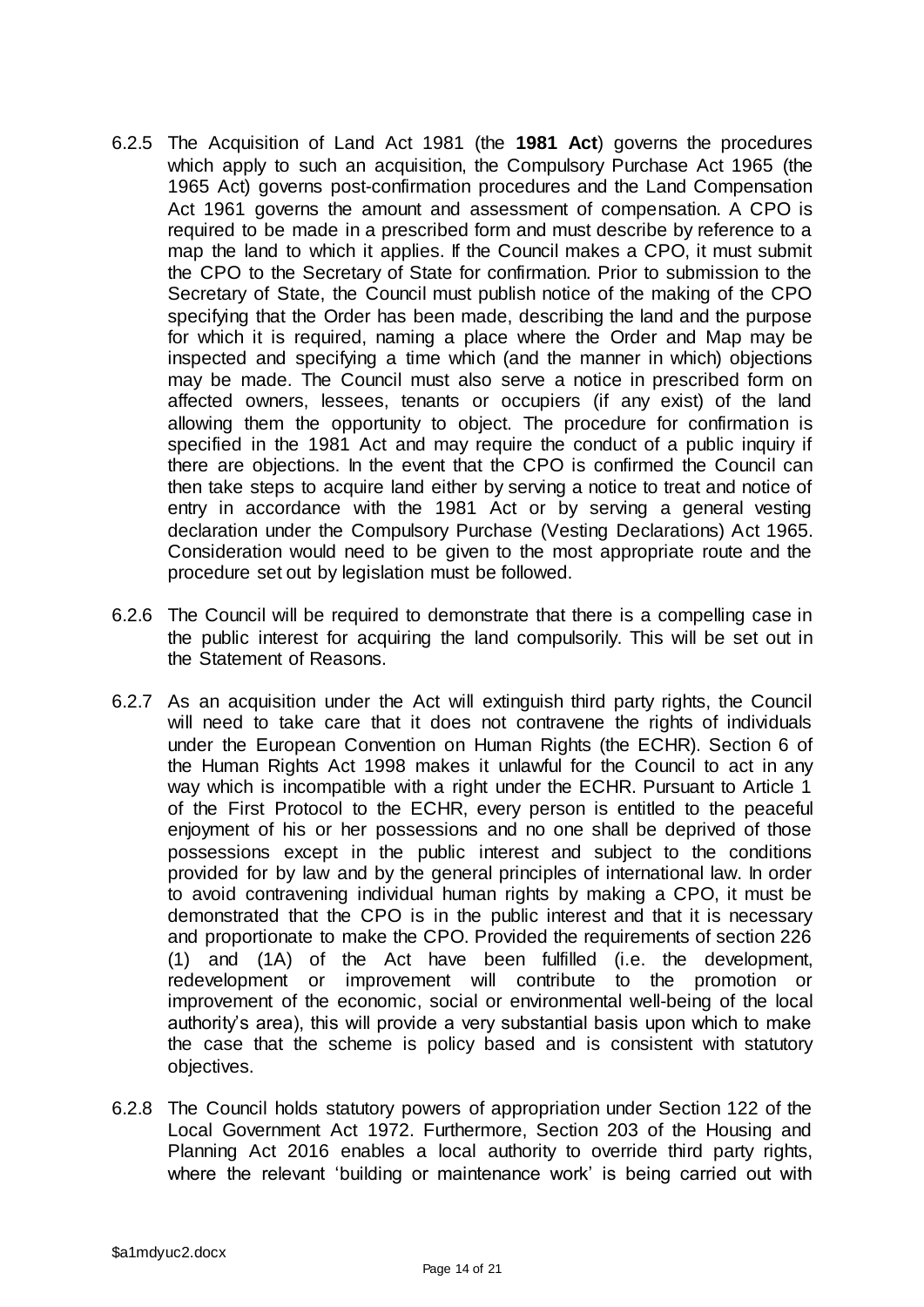planning permission on land that has been acquired or appropriated by the Council for planning purposes, with a right to compensation arising in favour of the proprietor of the rights overridden. Pursuant to Section 204 of the Housing and Planning Act 2016 the Council is liable to pay compensation, in accordance with the statutory provisions, in respect of 'any interference with a relevant right or interest or breach of a restriction that is authorised by section 203'.

- 6.2.9 The public sector equality duty under section 149 of the Equality Act 2010 requires the Council to have due regard to: (i) the need to eliminate discrimination, harassment, victimisation and any other conduct that is prohibited by or under the Equality Act 2010; and (ii) the need to advance equality of opportunity between persons who share a protected characteristic and persons who do not share it. Any equality impact assessment prepared in connection with the Compulsory Purchase Order should be revisited throughout the process.
- 6.2.10 Officers must ensure that any processing of personal data in connection with the Compulsory Purchase Order complies with the provisions of the Data Protection Act 2018.
- 6.2.11 Any acquisition of land made in connection with the subject matter of this report must comply with the Council's constitution, including but not limited to its Property Procedure Rules.
- 6.2.12 Pursuant to section 13 of the Compulsory Purchase Act 1965, the Council may issue a warrant to the sheriff or enforcement officer to deliver possession of land for which it is authorised to enter on and take possession of, in the event that 'the owner or occupier of any of that land, or any other person, refuses to give up possession of it, or hinders the acquiring authority from entering or taking possession of it'. Furthermore, the Council may recover costs from the person refusing entry.
- 6.2.13 All legal documents to be entered into in connection with the subject matter of this report must be approved in advance by Legal Services on behalf of the Director of Law and Governance.

# 6.3 **Property Implications**

- 6.3.1 The Council's Property Procedure Rules (PPR's) set out mandatory procedures regarding the acquisition, leasing, management and disposal of property assets and form part of the Council's Constitution.
- 6.3.2 Section 5 of the PPR's govern Acquisitions by way of Compulsory Purchase and states:
	- A resolution to make a Compulsory Purchase Order must be made by Cabinet, following a recommendation by the appropriate Director and the Responsible Senior Officer.
	- Compulsory purchases or purchases by agreement prior to a Compulsory Purchase Order (CPO) being confirmed, are considered as acquisitions and subject to these Rules.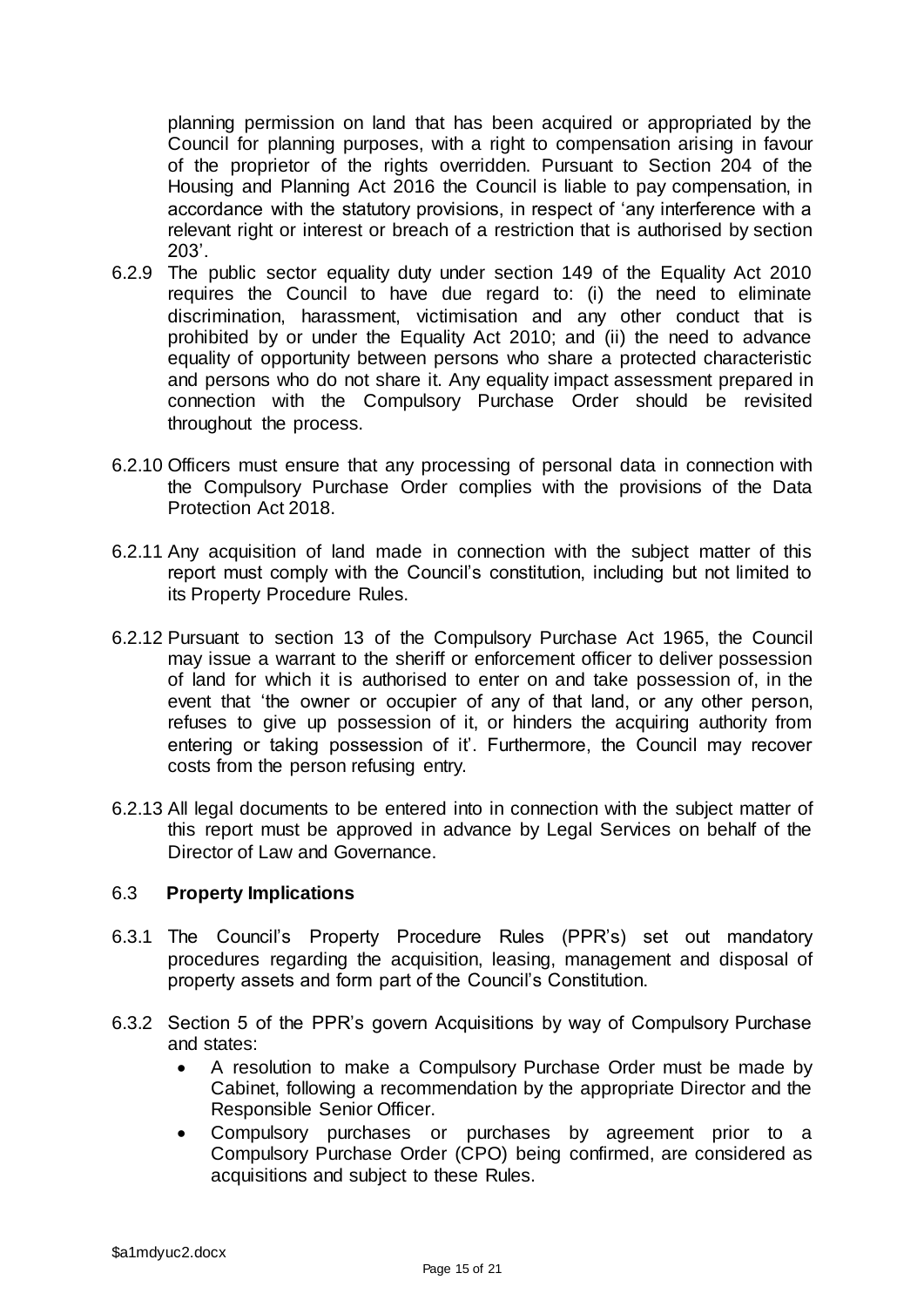- 6.3.3 In this instance the appropriate Director is the Meridian Water Programme Director and the Responsible Senior Officer is the Executive Director Place.
- 6.3.4 Section 4 governs Acquisition General and states:
	- The acquisition, by any means, of a freehold interest or a leasehold interest over one year in duration requires the approval of the relevant Director and the Responsible Senior Officer, unless the acquisition is:
		- o Covered by the Property Scheme of Delegation;
			- o Vested by statutory authority;
		- o Owing to the Council acting as trustee; and
		- o Made under planning and highways legislation as a condition of a planning permission or a planning obligation.
- 6.3.5 It is expected that following confirmation of the Order the Council will be making a General Vesting Declaration to acquire properties. Properties related to the Order that are acquired by private treaty will be authorised by the Appropriate Director.
- 6.3.6 Any acquisition with a market value in excess of £250,000 and lower than £500,000 has to also be approved by the relevant service Cabinet Member and the Cabinet Member with the property portfolio, and any acquisition with a market value exceeding £500,000 has to be approved by Cabinet.
- 6.3.7 This Cabinet report delegates authority from Cabinet to the Meridian Water Programme Director to approve all acquisitions within the Order Land.
- 6.3.8 Every acquisition must be accompanied by the service Director's report that states:
	- How the acquisition will help deliver the Council's strategy, goals, metrics and initiatives.
	- The life-cycle costs whereby the Council is able to demonstrate its ability to fund all costs (including running costs), expenses, impacts and risks and any other costs associated with the acquisition (for example allowed/required by legislation).
	- The report is approved by the Responsible Senior Officer and the Director of Finance Resources and Customer Services.
	- The Responsible Senior Officer has approved the provisional terms for the acquisition.
	- The Responsible Senior Officer has certified that the price and terms and conditions represent value and, in most circumstances, has obtained an independent valuation.
- 6.3.9 Each acquisition by private treaty in relation to the Order will be accompanied by a report covering the requirements as set out above.
- 6.3.10 Acquiring land will bring Corporate Landlord implications including management costs such as security. However, it is expected that property acquired by CPO will be passed over to the appointed infrastructure contractor swiftly for works to commence. This will reduce costs and risks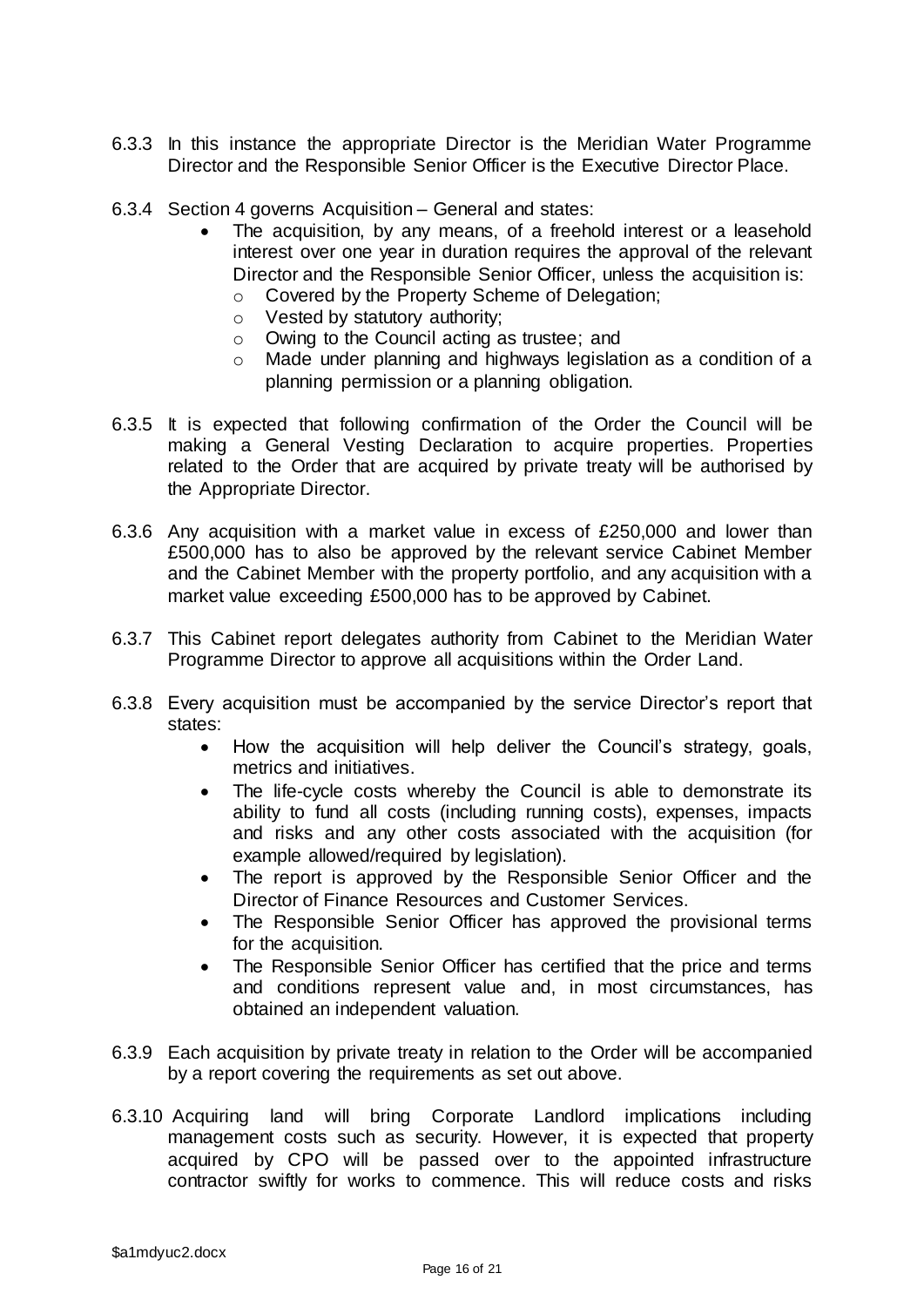associated with holding the property. Furthermore, the approved 2019-20 budget and the proposed 2019-20 and 2020-21 budget does include a contingency that could cover Corporate Landlord Implications.

- 6.3.11 Property acquired leading up to and after the Order will be managed in line with the Council's Strategic Asset Management Plan (2019-2024)
- 6.3.12 Section 24 governs Valuations and states:
	- In preparing for the disposal or acquisition of a Council interest in property, the Responsible Senior Officer shall ensure that a formal, written valuation report is provided for the property in question.
	- Where a disposal or acquisition has not reached completion within 6 months of the date of the corresponding disposal valuation report, an updated valuation report shall be prepared.
- 6.3.13 Each acquisition by private treaty in relation to the Order will be accompanied by a valuation report.
- 6.3.14 Should Cabinet approve a resolution for a CPO future acquisitions will be subject to individual reports and these will contain transaction specific Property Implications.

# 7 **KEY RISKS**

- 7.1 **Cause:** The CPO is not confirmed in part or in whole.
	- **Effect:** This would cause a delay in the delivery of the strategic infrastructure if the Council is unable to acquire land required by private treaty, which also puts satisfaction of HIF funding agreement conditions at risk.
	- **Mitigation:** The team has assembled a team of experts to advise on CPO matters and is finalising a robust Statement of Reasons to support the case for a CPO. The team is progressing with private treaty negotiations with third party land owners in the area.

The contractor procurement for the SIW is to be undertaken as a series of work packages in order to mitigate the impact of this risk on the procurement and delivery of works. This allows for development to come forward on land that the Council has acquired. However, any works undertaken before entering into the HIF agreement will be at the Council's risk.

- 7.2 **Cause:** The Edmonton Leeside Area Action Plan is not adopted in time for the inquiry
	- **Effect:** Argument for CPO is weakened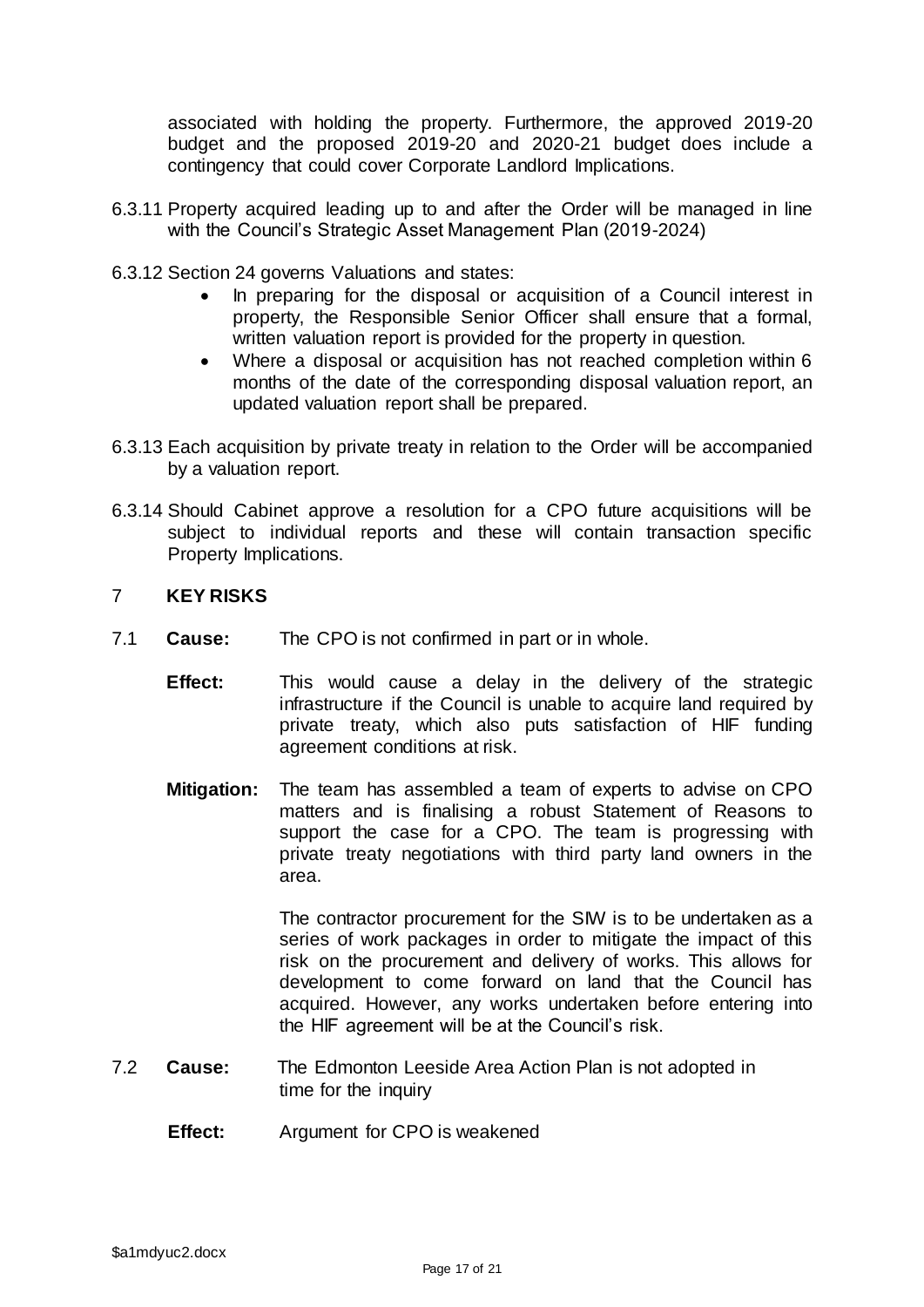- **Mitigation:** The land acquisition team is working closely with planning team. Current risk and status of planning is continually monitored. The Scheme is supported by existing adopted planning policy, in particular the Core Strategy. The Inspector's report confirmed that the ELAAP can be adopted and the planning team are working to get the ELAAP adopted early in 2020, ahead of any CPO inquiry.
- 7.3 **Cause:** Objection received to the CPO by land interest holders.
	- **Effect:** If any party with an interest in the land objects, this will likely result in a public local inquiry into the CPO, requiring time and significant resource.
	- **Mitigation:** The team expects there to be objections to this Order and has built in adequate time for this in the CPO programme. The team is undertaking negotiations with third parties to seek to agree private treaty agreements, reducing the risk of objections. The team is finalising a robust Statement of Reasons to support the CPO case. The experts that the team are working with will act as expert witnesses in the event of a public inquiry.
- 7.4 **Cause:** Design of the SIW changes.
	- **Effect:** A design change for the SIW would result in a delay of sealing and making the Order as a precise map and schedule must be sent when making the Order. Therefore, the design must be frozen before the Order is made. Any red line approved by Cabinet can be reduced, but not increased.
	- **Mitigation:** The design team has been made aware of this and have provided a red line plan accordingly. The team has reviewed the red line to ensure that all land required to deliver the strategic infrastructure is included. The team is working closely with the HIF design team.
- 7.5 **Cause:** The CPO programme is delayed.
	- **Effect:** A delay in the CPO programme could result in land not being acquired in time to undertake works pursuant with the HIF funding timescales. It is the current understanding that the SIW need to be delivered by the Housing Infrastructure Fund deadline of March 2024 and that the Council will need to draw down all HIF funds by that date.
	- **Mitigation:** The phasing of the SIW is being planned so that necessary work will commence on Council owned land first to allow time for the Order to acquire other land required.
- 7.6 **Cause**: Agreement of the Funding Conditions for the Housing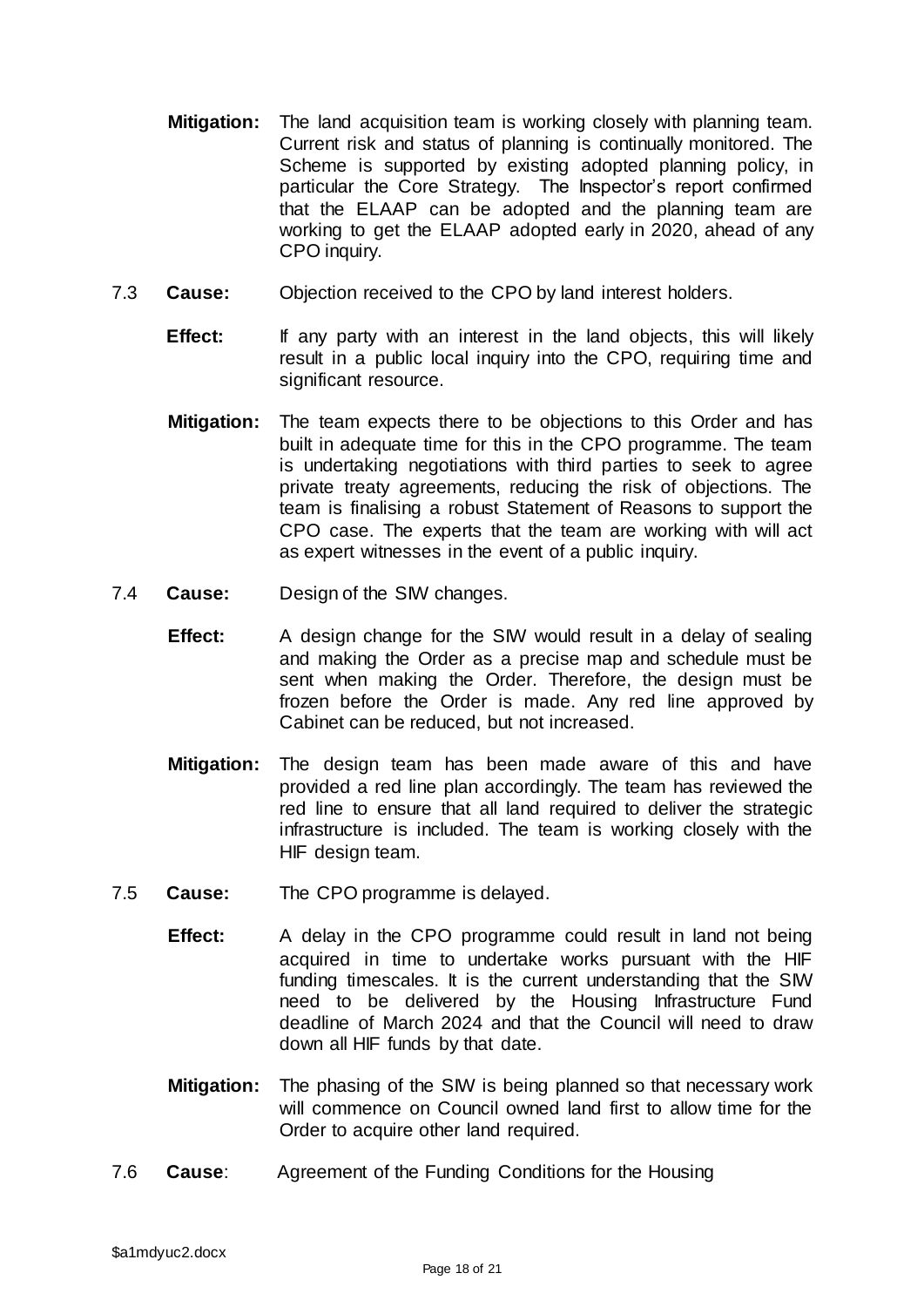Infrastructure Fund bid is delayed, or any of the pre-contract conditions are not satisfied.

- **Effect:** Any delays to the agreement of the Funding Terms, pre-contract and pre-draw down conditions could delay the delivery of the SIW putting at risk the £156 million HIF funding that is secured from central government. It could also undermine the successful promotion of the CPO at a public inquiry as the Council will need to demonstrate that it has, or at least will obtain, the resources necessary to implement the SIW.
- **Mitigation:** The Meridian Water team will work closely with Central Government and the GLA to agree the Funding Conditions and the current working timetable is for a draft funding agreement to be presented to Cabinet for approval in February 2020. This Cabinet report delegates authority to the Programme Director of Meridian Water in consultation with the Acting Executive Director of Resources, and Director of Law and Governance to make the CPO, who will take into account the exact status of the HIF funding agreement when making the decision to Make the CPO.

# 8 **IMPACT ON COUNCIL PRIORITIES – CREATING A LIFETIME OF OPPORTUNITIES IN ENFIELD**

# 8.1 **Good homes in well-connected neighbourhoods**

Making a CPO to acquire land identified is a vital mechanism to ensure delivery of the strategic infrastructure. The strategic infrastructure will provide key infrastructure enabling the development of approximately 5,000 homes (with the potential for an additional approximate 5,000) and the regeneration of Meridian Water. The infrastructure will ensure that the development is well connected.

# 8.2 **Sustain strong and healthy communities**

Making a CPO to acquire land identified is a vital mechanism to ensure delivery of the strategic infrastructure. The strategic infrastructure works will deliver two new parks to provide green space vital to a healthy community. The works will also provide cycle routes to encourage cycling, which is beneficial to health.

# 8.3 **Build our local economy to create a thriving place**

Making a CPO to acquire land identified is a vital mechanism to ensure delivery of the SIW. The SIW enables the delivery of Meridian Water. As well as delivering homes, Meridian Water will deliver non-residential space including retail, workspace and community space. This will enable animated streets with mixed uses, developing a local economy and thriving place.

# 9 **EQUALITIES IMPACT AND HUMAN RIGHTS IMPLICATIONS**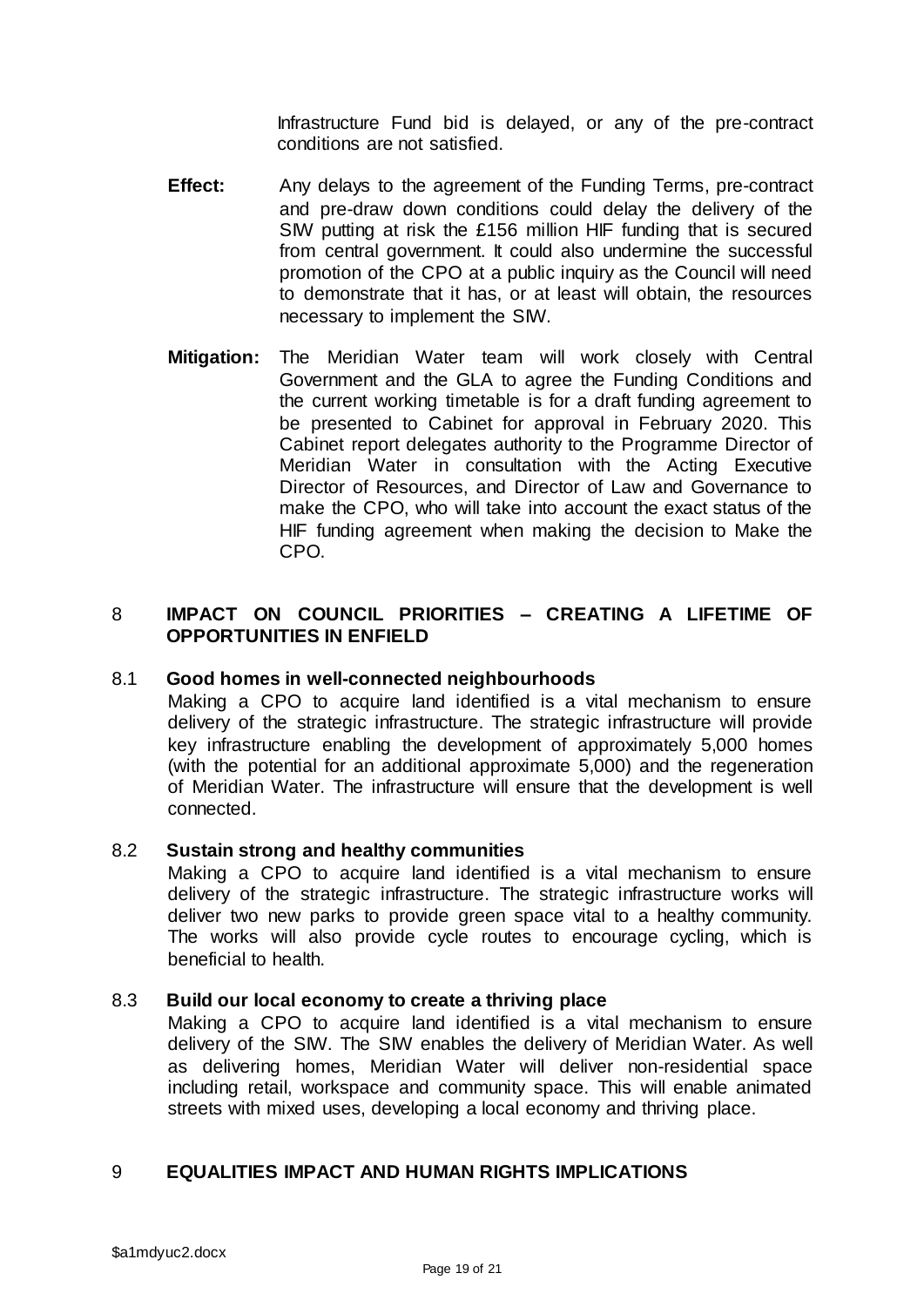- 9.1 Section 149 of the Equality Act 2010 created the public sector equality duty. Section149 states:
	- (1) A public authority must, in the exercise of its functions, have due regard to the need to:
		- (a) eliminate discrimination, harassment, victimisation and any other conduct that is prohibited by or under this Act;
		- (b) advance equality of opportunity between persons who share a relevant protected characteristic and persons who do not share it; and
		- (c) foster good relations between persons who share a relevant protected characteristic and persons who do not share it.
- 9.2 Officers have taken this into account in the assessment of the CPO and the Cabinet must be mindful of this duty when considering the recommendations in the Report.
- 9.3 The Order by assisting with implementation of the Scheme will have a positive impact on equalities in general. To ensure that this is the case an Equalities Impact Assessment has been prepared by the Strategic Planning team to support the AAP submission, which did not uncover any negative equalities impacts.
- 9.4 Furthermore, a separate Equalities Impact Assessment has been prepared specifically with regards to making the Order. The assessment has been appended to this report at Appendix 3. No potential equalities impacts have been identified at this stage, but monitoring will be required.
- 9.5 Section 6 of the Human Rights Act 1998 prohibits public authorities from acting in a way which is incompatible with the ECHR. Articles 6 and 8 and Article 1 of the First Protocol are potentially relevant to the compulsory purchase of land:-
- 9.5.1 Article 6 provides that everyone is entitled to a fair and public hearing in the determination of his civil rights and obligations. The statutory procedures applicable to compulsory purchase, which include the right to object and provide for Judicial Review, are sufficient to satisfy the requirements of this Article.
- 9.5.2 Article 8 provides that everyone has the right to respect for his private and family life and that there shall be no interference by a public authority with the exercise of this right except in accordance with the law, where there is a legitimate aim and where it is fair and proportionate in the public interest.
- 9.5.3 Article 1 of the First Protocol provides for the peaceful enjoyment of possessions (including property) and that no one shall be deprived of possessions except in the public interest and subject to the conditions provided for by law.